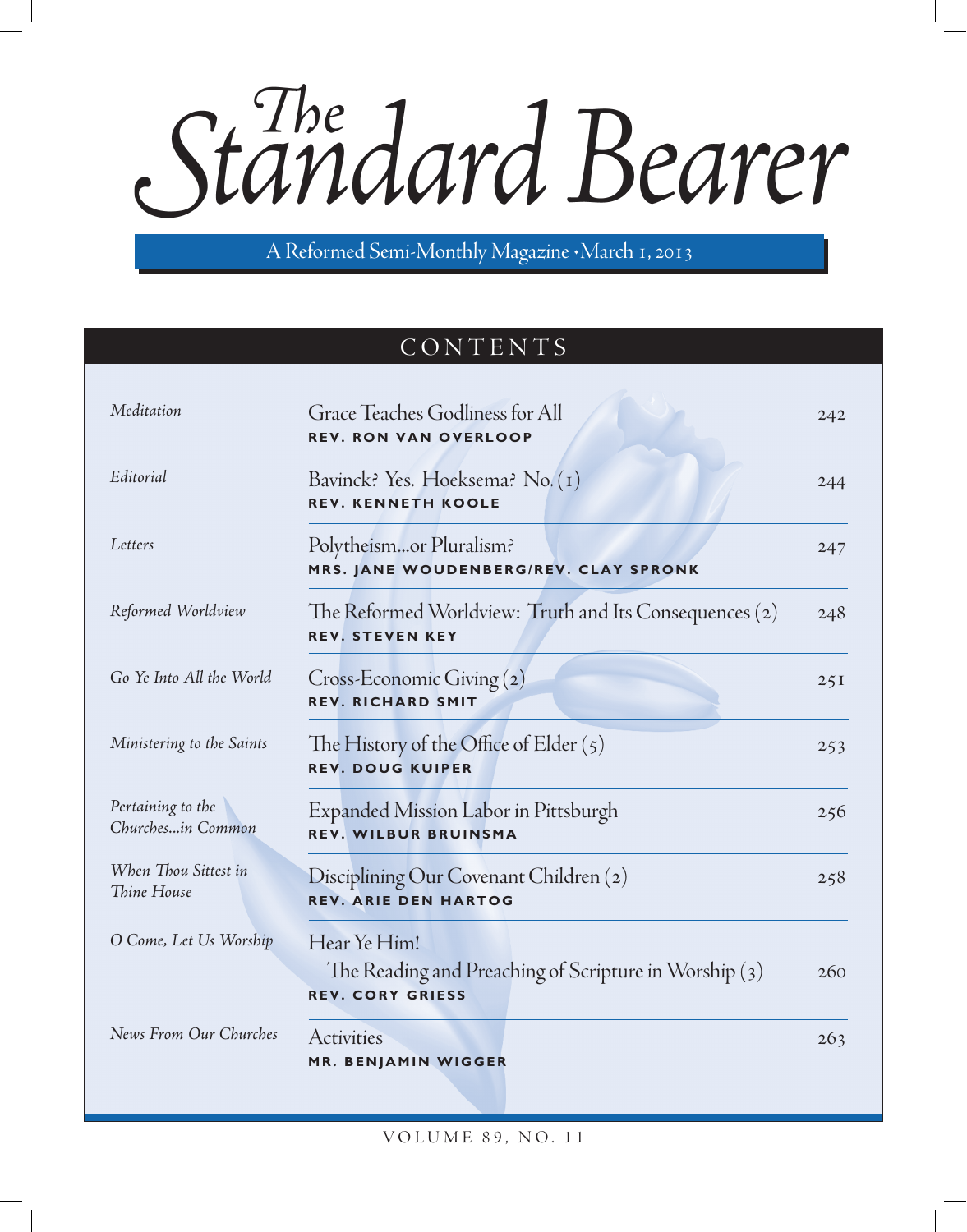# Grace Teaches Godliness for All

For the grace of God that bringeth salvation hath appeared to all men, teaching us that, denying ungodliness and worldly lusts, we should live soberly, righteously, and godly, in this present world.

### Titus 2:11, 12

The teachings concerning gracious salvation<br>are to be believed! And they are to be lived<br>(Tit. 1:1; 2:1; 3:8)! The previous verses have<br>shown how Christians are to live those teachings (2:2are to be believed! And they are to be lived (Tit. 1:1; 2:1; 3:8)! The previous verses have shown how Christians are to live those teachings (2:2- 10). Now (in vv. 11-14) the apostle gives the reason why Christians are to live these teachings, why they are to live in a way that harmonizes with what they believe.

Let us note how the instruction of our text makes a lie of the charge that salvation by grace without works makes one careless and profane and "is a cause of indolence and is injurious to godliness, good morals, prayers, and other holy exercises" (Canons V, B, 6). To the contrary, divine grace teaches the godly life, and it enables one to live godly.

*Rev. VanOverloop is pastor of Grace Protestant Reformed Church in Standale, Michigan.*

### **What is the life of this present world?**

How the Christian lives is important because he lives in the midst of great ungodliness. In the first chapter Paul gave a brief description of the godlessness of the Cretans of that day. In his letter to the Galatians Paul used similar language. He wrote, "our Lord Jesus Christ gave himself for our sins, that he might deliver us from this present evil world" (Gal. 1:3, 4). The Greek words imply an ever-increasingly evil world. Our present world is also evil.

Those who have been graciously saved from their sins still live in this world. Grace does not take them out of it. They are in it, but not of it. Briefly, we note that, while they are not to live in harmony with the present world, neither are they to live isolated physically from it. They are to live out the teachings of sovereign grace while in this world. And the reason why they are to do so is that the nature of the grace that saves them teaches a specific lifestyle of godliness.

The "present world" (literally, the "now age") is that which has been since Adam's fall into sin. When he uses the word "age," Paul is looking at the world from the viewpoint of the history that characterizes it. Further, by calling it the "present" age he implies that there is an-

*The Standard Bearer* (ISSN 0362-4692) is a semi-monthly periodical, except monthly during June, July, and August, published by the Reformed Free Publishing Association, Inc.: 1894 Georgetown Center Dr., Jenison, MI 49428-7137.

**Postmaster:** Send address changes to the *Standard Bearer,* 1894 Georgetown Center Dr., Jenison, MI 49428-7137.

### **Reprint Policy**

Permission is hereby granted for the reprinting of articles in our magazine by other publications, provided a) that such reprinted articles are reproduced in full; b) that proper acknowledgment is made; c) that a copy of the periodical in which such reprint appears is sent to our editorial office.

#### **Editorial Policy**

Every editor is solely responsible for the contents of his own articles. Contributions of general interest from our readers and questions for the Reader Asks department are welcome. Contributions will be limited to approximately 300 words and must be signed. All communications relative to the contents should be sent to the editorial office.

**Editorial Office** Prof. Russell J. Dykstra 4949 Ivanrest Ave. SW Wyoming, MI 49418 dykstra@prca.org

#### **Business Office** *Standard Bearer*

Mr. Timothy Pipe 1894 Georgetown Center Dr. c/o Rev. Martyn McGeown Jenison, MI 49428-7137 PH: 616-457-5970 tim@rfpa.org

### **Church News Editor** Mr. Ben Wigger 6597 40th Ave

Hudsonville, MI 49426 benjwig@juno.com

**United Kingdom Office** c/o Mrs. Alison Graham 27 Woodside Road Ballymena, BT42 4HX Northern Ireland alisongraham2006@ hotmail.co.uk

**Rep. of Ireland Office** Apartment 10, Block D Ballycummin Village Limerick, Ireland

#### **Subscription Price**

\$21.00 per year in the US, \$30.00 elsewhere New eSubscription: \$21 eSubscription for current hardcopy subscribers: \$10.50.

#### **Advertising Policy**

The *Standard Bearer* does not accept commercial advertising of any kind. Announcements of church and school events, anniversaries, obituaries, and sympathy resolutions will be placed for a \$10.00 fee. Announcements should be sent, with the \$10.00 fee, to: *SB* Announcements, 1894 Georgetown Center Dr., Jenison, MI 49428-7137 (e-mail: mail@rfpa.org). Deadline for announcements is one month prior to publication date.

Website for RFPA: www.rfpa.org Website for PRC: www.prca.org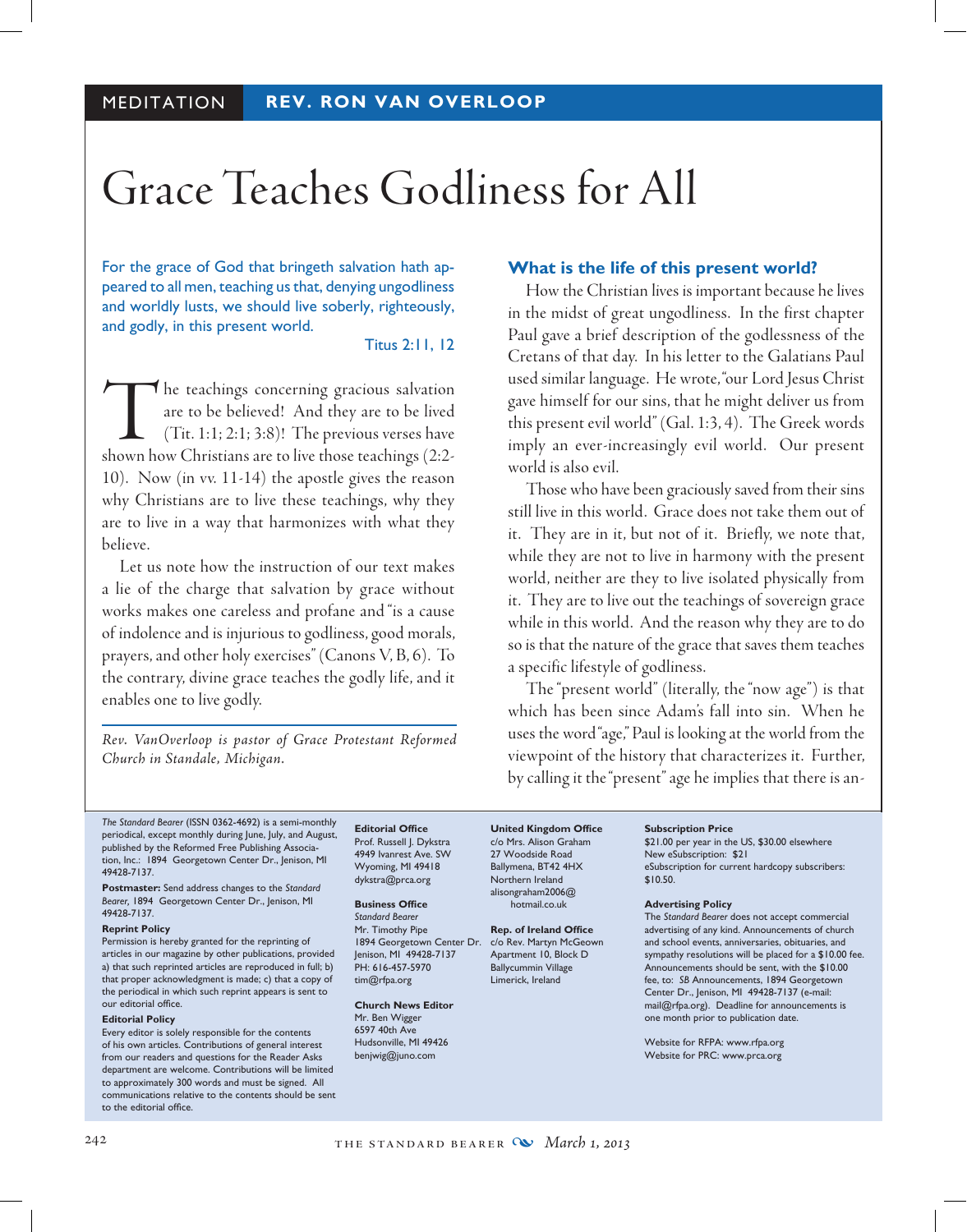other to come. Of that which is to come, Paul speaks in the next verse. In fact, he shows that God's grace gives us an anticipation and a blessed hope for the appearing of glory in Jesus.

That which characterizes the present world is "ungodliness and worldly lusts." "Ungodliness" is just that—no awareness of God. The absence of an awareness of God means that there is no consideration of His honor, of His law, and of His justice. Concern for God is replaced with a great concern for self—selfcenteredness. What I feel and what I think become controlling elements in my life. It may be expressed as a thinking about what other people might think, but it is ultimately a great concern for self. There is no concern about what God thinks of me and of my actions.

Where there is ungodliness (no awe or reverence for God), "worldly lusts" express themselves freely. The lack of the fear of God results in unbridled lust and excess. This is what Scripture calls licentiousness and lasciviousness. It is any excess that dominates and controls our thinking. Whereas a desire may not be wrong in itself, *worldly* desires and cravings are always for the things of this world as ends in themselves. Such desires are to be controlled and are not to control us. Desires will control and rule us when there is no fear of God.

The present age is characterized (and increasingly so) by man's unrestrained desire for what God has forbidden. Natural man seeks to satisfy the evil desires of his flesh.

### **What does divine grace teach?**

There are certain things that will characterize the life of all those who are the object of God's grace.

First, they will deny ungodliness and worldly lusts. They see the tremendous importance of self-denial. If anyone will come after Jesus, one of the first things he must do is "deny himself " (Matt. 16:24). The reason this is necessary is because the sinful nature we have as those represented by Adam is ever present with us. It is a nature against which we have to struggle all our life long and it is a depravity that always cleaves to us (Heidelberg Catechism, Q/A 56 and 126). Out of this nature comes no good thing. All of its desires are sinful. Hence, all those who are born again realize that they have to deny themselves.

Second, God's grace teaches the Christian to be "godly." This is a most wonderful concept. It means that one lives aware of God's presence, so that he lives as before the face of God. It is not to be afraid or scared of Him, but to be awed by the knowledge of His love. Amazed that such divine love would be given to me, I am moved to render grateful returns of ardent love to Him who first manifested so great a love to me. This is what it means to live piously and reverentially, to serve Him dutifully, to be devoted to Him and His honor and to His Word and service.

Also, divine grace causes me to live "righteously." This means to be observant of God's commands, following God's law rather than being influenced by the ungodly world or doing what I want to do. It means that I strive to conform my thoughts and desires, my words and actions, to loving service of God. Instead of being selfcentered, those who live righteously are those who are governed by what God requires.

Finally, grace leads one to live "soberly." Spiritual sobriety is to be in control of self, self-disciplined. The sober Christian is well aware of his sinful desires, but he finds in the knowledge of God's undeserved love the power to live soberly, holding his sinful desires in check. To paraphrase Martin Luther, "We cannot stop birds flying over our heads, but we can stop them from nesting in our hair."

## **The power to live godly in this present world is the grace of God**

The "grace of God" is God's undeserved love for sinners. Grace is a great power, a power that saves the recipients from their sin and makes them beautiful as He is. Grace brings salvation—always; it saves. There is no non-saving grace of God! Divine grace effects full and free salvation in Jesus Christ.

Grace brings salvation "to all men." This cannot mean that every human is saved, for then there would not be a hell. Rather, it means that all kinds of men are saved (the various kinds of people he had referenced in the previous verses): old and young, male and female, free and slave, rich and poor. Salvation is not limited to one nationality, nor to one social class.

This grace that brings salvation to all kinds of men has "appeared." In the old dispensation God's grace was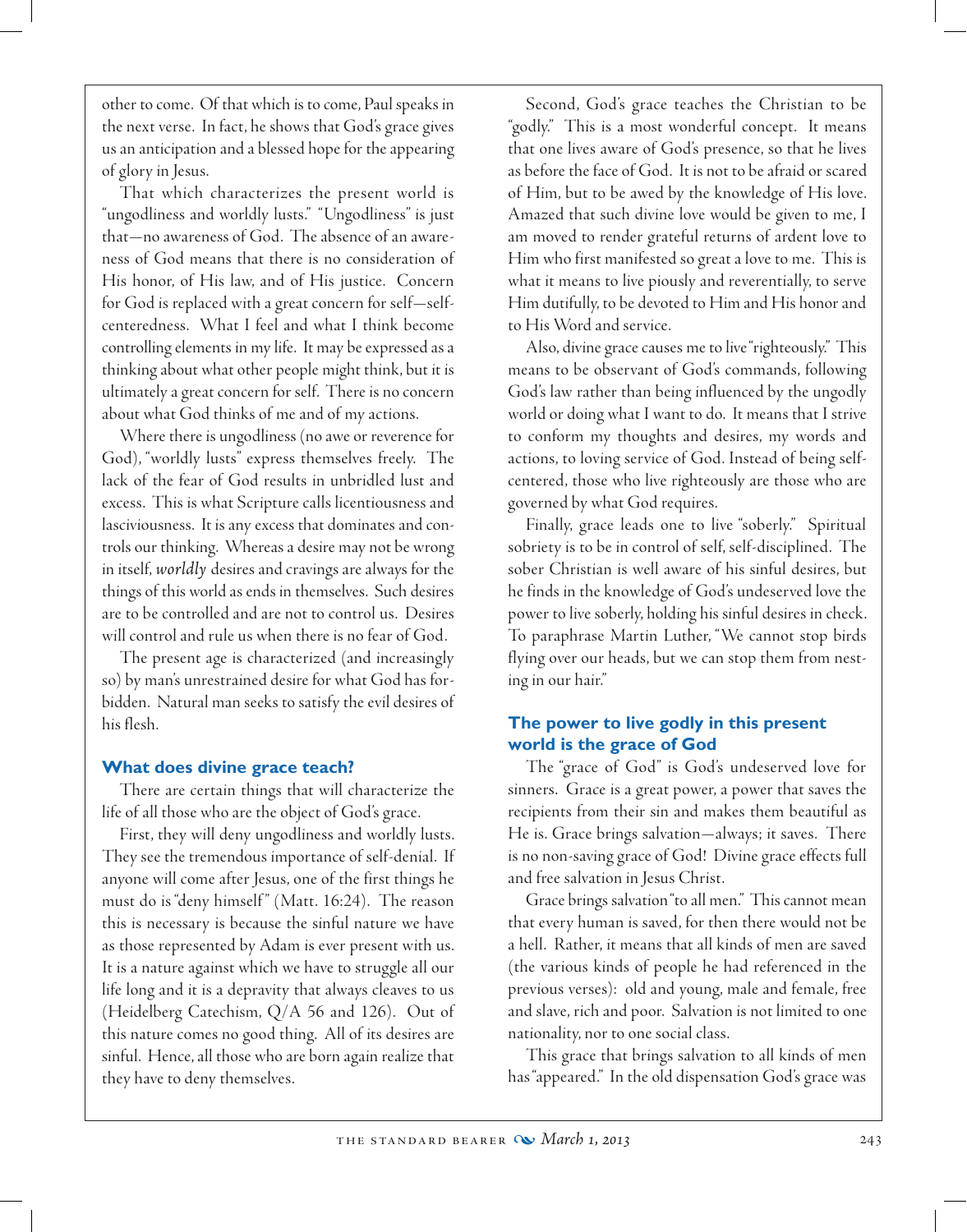limited to the Jews, the physical seed of Abraham. But in Jesus Christ's pouring out of His Spirit, the gospel of sovereign grace saves men out of every nation, tribe, and tongue.

The appearance of God's saving grace in Jesus Christ teaches us to live godly in this world. This is true because the salvation that God gives puts us into union with Jesus. That is why salvation by grace consists of the forgiveness of sins and the gift of righteousness, along with the right to eternal life in glory. Salvation by grace is also the power of sanctification, enabling us to do good works. Gracious salvation transforms, enabling us to live a transformed life. The cross of Christ is the power that changes hearts and lives. We are born again; we are made new creatures.

Do you know this grace of God that saves in Christ Jesus? This salvation is for everyone who believes, whether Jew or Gentile, bond or free. This great salvation effects changes already in this present age. It enables us to deny ourselves and to live godly.  $\infty$ 

# editorial **REV. KENNETH KOOLE**

# Bavinck? Yes. Hoeksema? No. (1)

As stated in two previ-<br>ous articles, we intend,<br>analysis of an article found in the ous articles, we intend, eventually, to offer a brief *Mid-America Journal of Theology,* volume 22, 2011 (*MAJT*  22) entitled "Calvin's Treatment of the Offer of the Gospel and Divine Grace," by J. Mark Beach, a professor of Mid-America Seminary.

But before we do that, we wish to draw your attention to a couple of other articles in recent issues of this *Journal*.

The first is "Not Subtle Enough: An Assessment of Modern Scholarship on Herman Bavinck's Reformulation of the Pactum Salutis Contra 'Scholastic Subtlety'" (*MAJT* 22, 2011), by Dr. L. R. O'Donnell III. The other is "Covenant and Election in the Theology of Herman

*Previous article in this series: February 15, 2013, p. 220.*

Bavinck" (*MAJT* 19, 2008), by Dr. C. Venema (a professor of Mid-America Seminary).

It is not our intention to write in-depth critiques of either of these carefully-crafted articles. Not that it might not be profitable to do so, but such a critique would be of a more academic nature and fit better in our own *Theological Journal.* 

Our purpose in calling attention to these two articles is simple. Both have to do with Bavinck and his view of the covenant. And in both it becomes plain that neither writer wants to allow this fellow named H. Hoeksema, nor for that matter his theological disciples, to be counted in the line of the covenant perspective of the honored and esteemed H. Bavinck.

Bavinck's covenant view? To be honored.

Hoeksema's? No, never.

This is not so difficult to demonstrate from the articles, as we shall see.

But before we do so, let me say that I had begun to wonder whether I was not becoming a bit paranoid.

Two years ago we picked up a volume of selected writings by a certain Dr. W. Young entitled *Reformed Thought.* It proved a stimulating read. Young is of vintage Presbyterian convictions. What especially caught our attention was a chapter entitled "Historic Calvinism and Neo-Calvinism" (cf. *SB,* vol. 88, Feb. 1–March 15). There, and again in later chapters, we came across the same interesting (and, I must admit, disappointing) perspective we now come across in the *MAJT*.

Though Young did not have much to say about Bavinck and his covenantal view, when Bavinck was mentioned, he was put in the best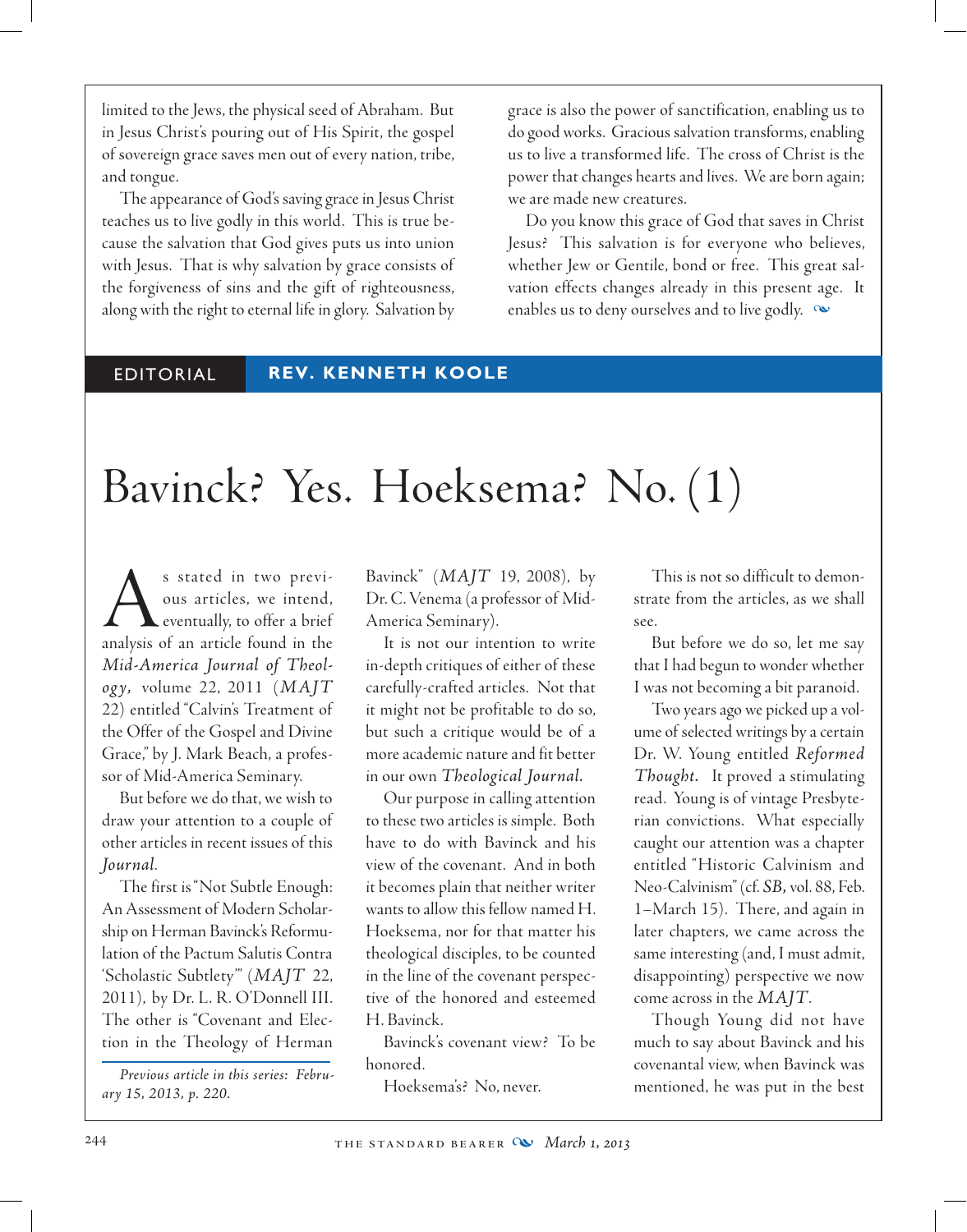of lights. A theologian whose covenant view was to be distinguished from Abraham Kuyper's. Let's focus on the differences! But when it came to Hoeksema, sharpest of criticism directed towards his views. Let's focus on the similarities!

This second fellow to be put not only in the camp of the neo-Calvinists, but also banished to the camp of the hyper-covenantists.

Do not misunderstand me.

We are not complaining that theologians speak critically of Hoeksema and his views. Dr. Young and others have the perfect right to take sharp issue with Hoeksema on whatever doctrine they wish, especially if they are convinced that Hoeksema's views are somehow unscriptural or go contrary to the creeds and historic Reformed doctrine. Just as I reserve for myself the right, and even the calling, to take sharp issue with Young, or even the venerable Luther himself, if I am honestly convinced of the same concerning them on a doctrine.

If you cannot stand the heat of theological give and take, then you best get out of the theological kitchen.

But that Hoeksema, for his view of the covenant and of how believers are to view their children (as having spiritual life from little on) should be banished to the camp of the hyper-covenantists, whereas Bavinck, when it comes to his covenant view, is spared such an 'endorsement' is another matter.

As if, when it comes to the covenant of grace, there is some great disparity between Hoeksema's view and that of Bavinck.

Really? Truthfully?

On the issue of common grace disparity, and in the most fundamental way. Or, again, on the issue of the covenant of works—little in common.

But when it comes to the main lines of Bavinck's and Hoeksema's covenantal doctrine as it pertains to the life of God-triune Himself and then as it governs God's relationship with believers? The view of the one to be acknowledged as "solidly Reformed," and that of the other not? The one to be banished to the camp of the "hypers," the other not?

Come now.

To be sure, Hoeksema did not simply regurgitate Bavinck's covenant view, taking it over 'lock, stock, and barrel.' He offered his own refinement of the *pactum salutis* notion. True enough. But as to the main lines of the doctrine of God's everlasting covenant as it finds its source in God-triune's intra-personal life as a life of fellowship first of all, and then the covenant of grace flowing out of, being a revelation of, that inner, personal, Trinitarian bond and tying in closely with the elect and their election, who can miss the striking similarities between the two?

And, in addition, an emphasis on the covenant's unconditional character both as to its establishment and its maintenance.

Two Hermans of the same convictions.

As one of them stated, "The covenant of grace is the channel by which the stream of election flows towards eternity."

Which Herman was it? It could have come from the pen of the one as well as the other. This was Hoeksema's language as well as Bavinck's.

There can be little doubt where Hoeksema found the main lines of his covenant view, namely, in Bavinck's *Gereformeerde Dogmatiek*.

That should not be so hard to see.

 Unless, of course, one does not *want* to see that.

And it is in that direction that the evidence in the *MAJT* points.

Relying on subtleties and nuances that would make the scholastics of old proud, Reformed writers are doing their best (worst?) to drive a wedge between Hoeksema's covenantal views and those of Bavinck.

 One wonders, in the name of 'nuance,' why?

Later we intend to come back to further comments made by Dr. Young relating to the issue of "hyper-covenantism." Our reason is, he lays at its door a large measure of the guilt of the great apostasy that devoured Abraham Kuyper's denomination (the GKN) in the century past.

No small charge.

And he may be right.

'Father Abraham' Kuyper's covenant view largely to blame for the deadness that came to infect and kill the life and witness of the GKN in the twentieth century—that is the assessment of many.

To which we respond: Maybe it was. Maybe it wasn't.

Or maybe it was something else also? Maybe it was largely due to his…?

But this is the more immediate question: What about Bavinck's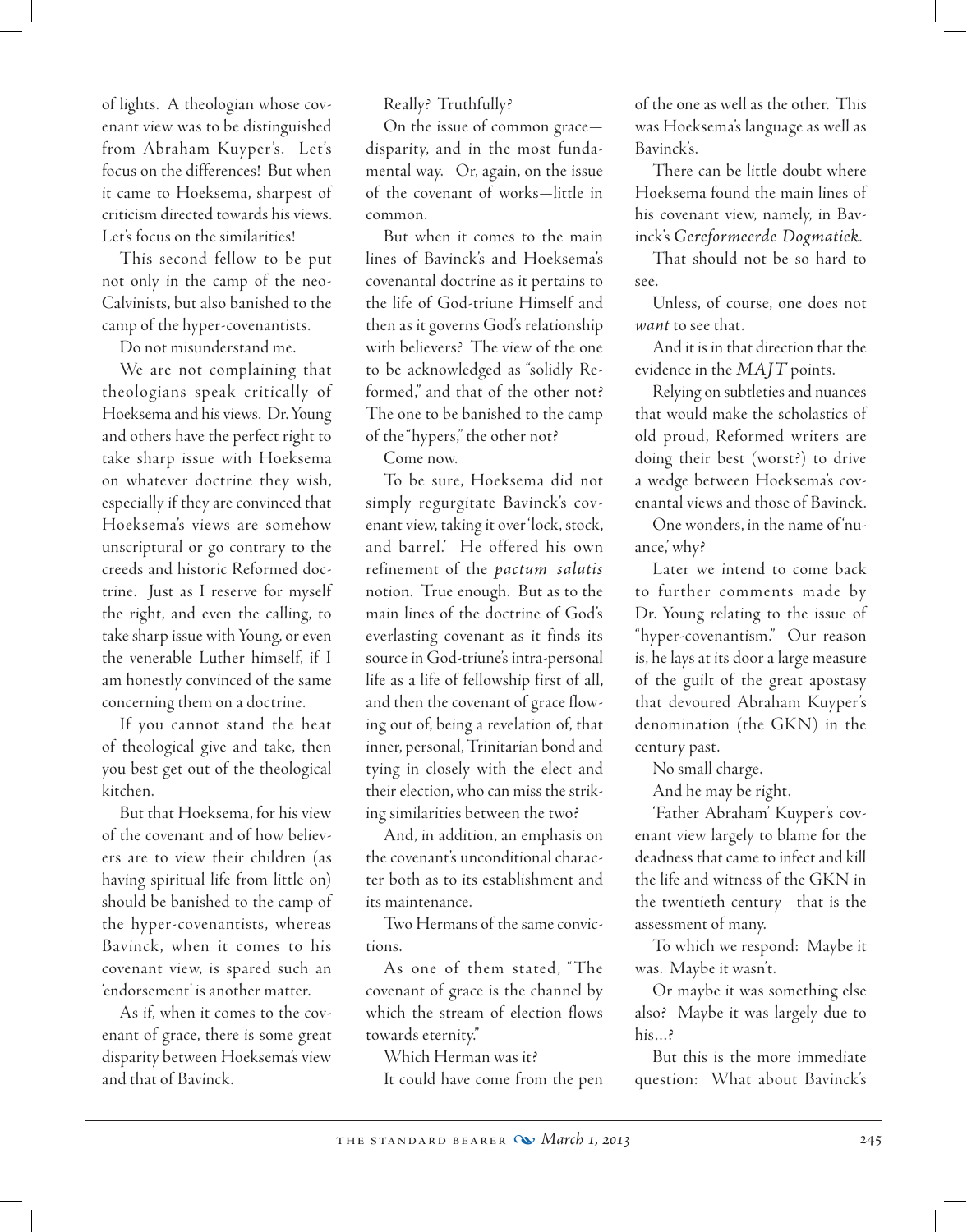covenant view? Is it to be put into the same camp as Kuyper's view? And is Bavinck's view to be charged then with the same evil, the same faith-stifling, life-killing virus?

If not, why not?

And if Bavinck's view is exempt from such a charge, why isn't Hoeksema's?

Questions that certain Drs. of Divinity should consider!

Something to which we intend to return.

But first, as we stated, there are a couple of articles in recent *MA-JTs* that we want to comment on, articles that make plain there are those who are interested in driving as large a wedge between Bavinck's covenantal doctrine and that of Hoeksema as they can.

Apparently they do not want any to conclude that when it comes to the doctrine of God's covenant of grace, Bavinck's and Hoeksema's are closely related.

One such theologian is Dr. O'Donnell III, as becomes plain in his article "Not Subtle Enough" (*MAJT* 2011).

O'Donnell's article is in the main occasioned by a dissertation written in 1990 by a certain Bertus Loonstra on the *pactum salutis,* in which dissertation Loonstra summarizes Bavinck's formulation and then "…criticizes Bavinck for allegedly opening the door to extreme formulations of the doctrine" (*MAJT* 2011, p. 89).

Note the phrase "extreme formulation." When Reformed theologians use that phrase these days, we need not guess who might be one of those identified with the adjective

"extreme." Yes, per usual, this Hoeksema fellow, though Loonstra lists Schilder and Heyns as well. Loonstra charges Bavinck with "ontologizing" the covenant, that is, grounding it in God's nature and triune-being, which Loonstra considers to be grave error.

What is significant is that O'Donnell is not happy with Loonstra's conclusion. Not because he is not convinced that Hoeksema (along with Schilder and some others) are "guilty" of this "ontologizing" of God's covenant—he is, thoroughly. And not because he is not convinced that to "ontologize" God's covenant is grave, even fatal, theological error he is, just like Loonstra.

But because O'Donnell will not have this unflattering label attached to Bavinck's covenantal description of God triune, and as a result, being charged with being the father of this 'grievous' view taught by others down the road.

Hoeksema's view and that of others so labeled? Oh, yes. But not Bavinck. Bavinck was too 'nuanced' to have been 'guilty' of this view.

Wherever it was that Hoeksema might have gotten his covenant view, it was not from Bavinck.

This is O'Donnell's thesis. He seeks to distance Bavinck's 'wellnuanced' covenant view (due to his 'subtle' covenantal distinctions) as far from the covenant views of Hoeksema and these others as possible.

According to O'Donnell, the trouble with Loonstra and some others (who obviously see this undeniable connection between Bavinck's and Hoeksema's view) is

that they were *not subtle enough*  (hence, the title of the article) in discerning the distinctions between Bavinck's 'well-nuanced' view and those of these later Reformed theologians. If they had, Loonstra and others would never have made the blunder of charging Bavinck with being the theological predecessor of Hoeksma, Schilder, and others when it comes to the covenant.

Such is O'Donnell's contention.

Why does O'Donnell consider this "ontologizing" of the covenant, grounding it in God's own nature and triune being, so serious an error? What dangerous leaven is he convinced it contains?

In O'Donnell's own words, such a view "…when pressed to its logical conclusion, would deny the contingency [!] of creation and the pure grace [!] of the re-creation [the salvation of the world through the redemption of man]." In other words, he views it as being an impingement on the sovereign freedom of God.

If the essence of the covenant is God's own inner-trinitarian life, then He is compelled of inner necessity to work the covenant of grace in a certain way, along certain lines. It is all logically pre-determined. Scholasticism rules again. And then what choice does God have in the matter? It all flows inevitably, necessarily, from His inner essence. Then where is Divine freedom and free grace?

Personally I am of the opinion that what's behind O'Donnell's great grievance with Hoeksema's covenantal view in the name of protecting the freedom of God really has to do with seeking to protect a notion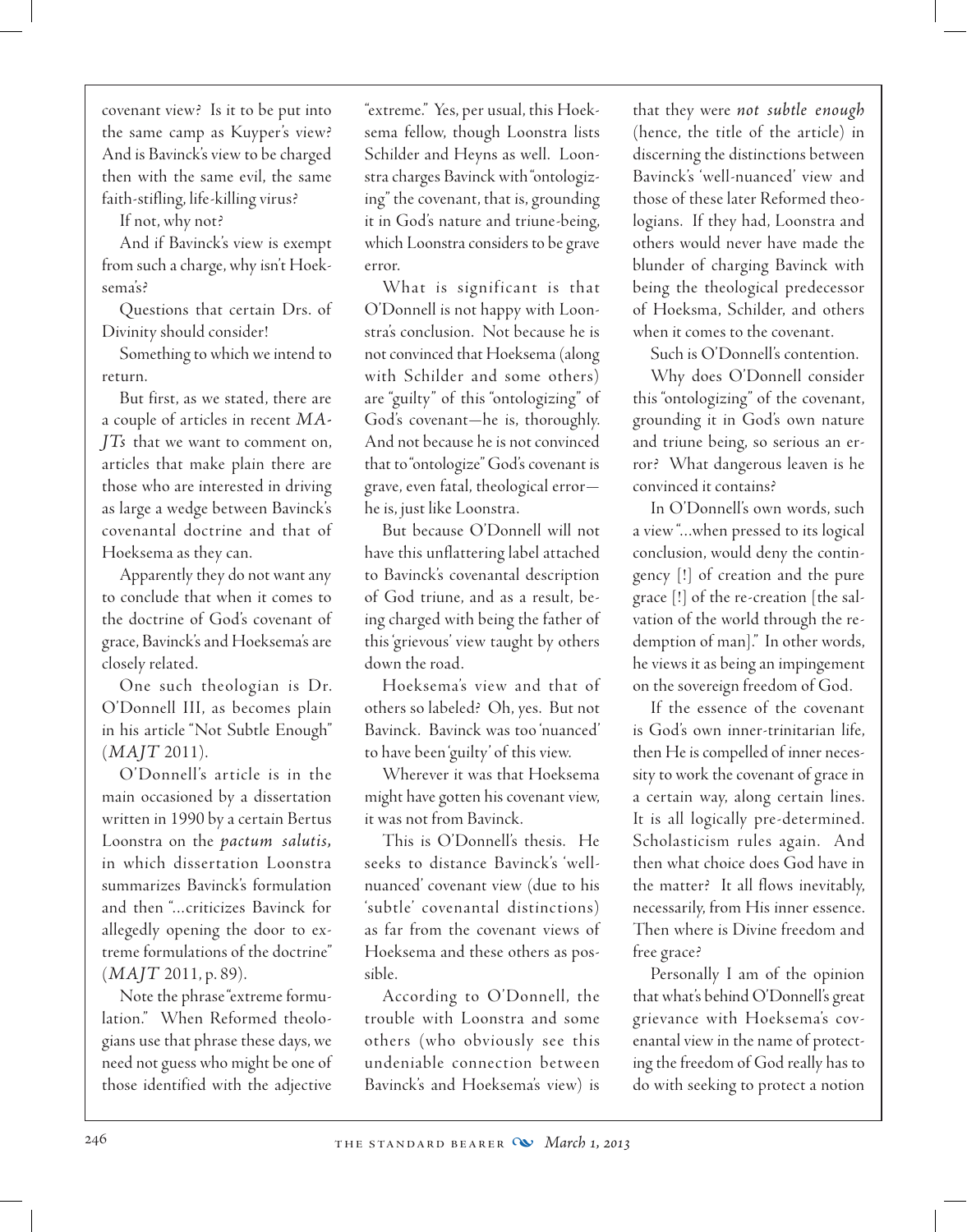of God and covenant that would allow for paradoxes when it comes to God's decrees and works. As if the only notion (theology) about God that is to be countenanced is one that preserves this precious Van Tilian paradox mentality that has so captured Reformed "theologizing" these days.

This 'ontologizing' of the covenant would rule out justifying paradoxes in the name of Divine freedom.

But that is another matter.

Some may charge us with being too suspicious these days.

And yet, on this issue, we don't think so.

Regardless, O'Donnell, we are convinced, is wrong. Not because he and others apply to Hoeksema's covenantal view the word 'ontological' (though we have little fondness for this philosophic word with its implied charge of scholasticism,

which is undoubtedly why it was chosen), but because they charge Hoeksema's view (and *Bavinck's as well,* whether O'Donnell wants to acknowledge it or not) with impinging on the freedom, the *sovereign* freedom, of God.

A valid charge?

Hardly.

Next article we will explain why not and then make some remarks on Venema's article as well.  $\infty$ 

### LETTERS

### **Polytheism…or Pluralism?**

I have a question pertaining to Rev. Spronk's article on "The President's Polytheism" (Feb. 1, 2013). Wouldn't it be more accurate to identify President Obama's religious perspective as pluralistic rather than polytheistic? Religious pluralism is the view that all religions are equally valid. According to religious pluralists, Judaism, Christianity, Islam, Sikhism, Hinduism, Buddhism, et. al., are all equally worthy, even equally true religions. In President Obama's "New Beginning" speech in Cairo, he said:

People in every country should be free to choose and live their faith based upon the persuasion of the mind and the heart and the soul. This tolerance is essential for religion to thrive, but it's being challenged in many different ways. (Remarks by the President on A New Beginning: Cairo University, Cairo, Egypt, June 4, 2009.)

President Obama identifies himself as a Christian (monotheistic), but embraces religious tolerance. Wouldn't this perspective be religious pluralism? Are polytheism and pluralism distinctively different? I fear that religious pluralism might be the greater threat to Christianity today.

> *Jane Woudenberg* Hudsonville, MI

### **Response:**

It would indeed be accurate to characterize President Obama's religious perspective as pluralistic. And it is indeed true that religious pluralism is a serious threat to Christianity today. My intention in the article to which you refer, however, was to address the matter from a little different perspective. I pointed out that there are "different forms of polytheism" and that Obama's is "the more subtle form in which he does not personally believe in other gods, but he tolerates the religions of others…even worships with them."

You are right, Obama claims to be a Christian. But the words of Elijah on Mt. Carmel come to mind: "How long halt ye between two opinions?" One who is committed to the one true God must reject both the existence of any other gods and the validity of worshiping them. With Obama were representatives of Presbyterian churches, Jews, Muslims, and Sikhs, and he stated that he would have welcomed others. His declared monotheism, I said, is "not the monotheism demanded by and defined by Scripture." Scripture "forbids the toleration of other gods and requires the rejection and condemnation of them."

At the interfaith prayer meeting, was Obama doing nothing more than practicing a pluralistic approach to the validity of other religions? My point was that it was more serious than that. Perhaps those who attended the prayer service were not at that point a whoring after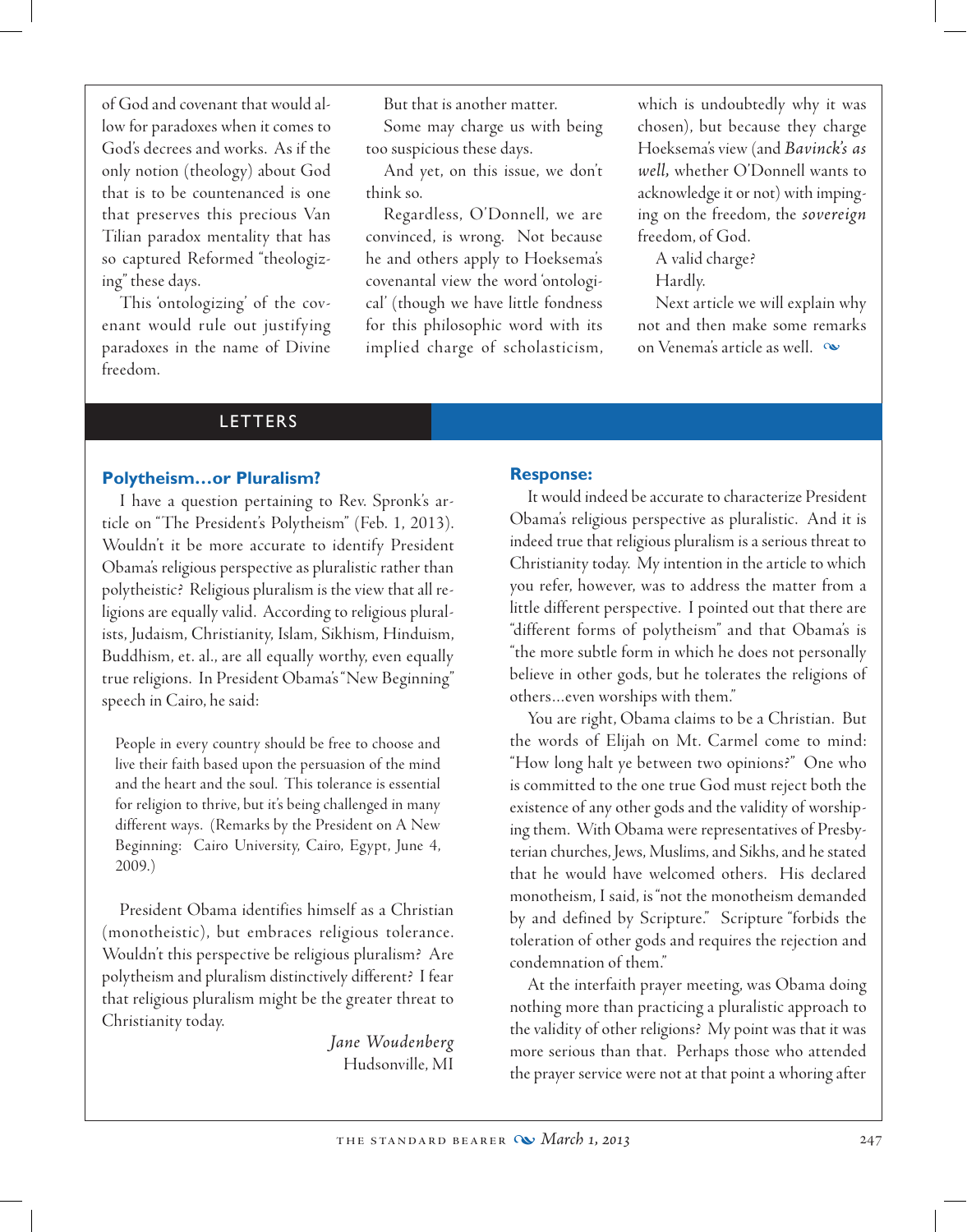other gods, but "they did play footsy with those gods." "By spiritually flirting with the gods of other religions, these professing Christians did not practice true monotheism as it is defined by God in Scripture. They did not break down the altars of the other gods by condemning those other gods and testifying plainly there is only one God…. I am not arguing that the President

needs to use his position as president to declare the gospel. But we do need to understand that his presence at the interfaith prayer meeting as a professing Christian was the horrible sin of spiritual unfaithfulness to the one true God…. We need to understand that tolerating other gods is a subtle but deadly form of polytheism"—a spiritual flirting with other gods.  $\infty$ 

### REFORMED WORLDVIEW **REV. STEVEN KEY**

# The Reformed Worldview: Truth and Its Consequences (2)

### **Introduction**

We have seen that our own history as Protestant Reformed Churches demands the development of the Reformed worldview. That is necessary in light of the false accusation often brought against us that we hold to a world-flight mentality that would cause us to withdraw from any active engagement with the world in which we live.

Our own history demands development of the Reformed worldview, secondly, because the erroneous idea of common grace underlies much of what is purported to be a Reformed worldview.

There is one man who has been especially influential in this common grace mentality. Dr. Abraham Kuyper's philosophical (not biblical and exegetical) development of his doctrine of common grace had a profound effect upon the thinking of many in Reformed churches.

Many in the nominally Reformed camp seem to think that the only alternative to a world-flight mentality is to embrace the idea of God's common grace.

Because of the breadth of Kuyper's influence, my

*Rev. Key is pastor of the Protestant Reformed Church of Loveland, Colorado.*

*Previous article in this series: January 1, 2013, p. 163.*

intention is to treat more carefully Kuyper's view as I develop in future articles the history of the concept *worldview*.

In the words of Abraham Kuyper himself, "in the world we should realize the potencies of God's common grace."1 He explains that, besides a particular grace that works salvation, there is "also a *common grace* by which God, maintaining the life of the world, relaxes the curse which rests upon it, arrests its process of corruption, and thus allows the untrammelled development of our life in which to glorify Himself as Creator."2

What governs our relationship to the world, therefore, is "the recognition that in the whole world the curse is restrained by grace, that the life of the world is to be honored in its independence, and that we must, in every domain, discover the treasures and develop the potencies hidden by God in nature and in human life."3 Thus Calvinism is "to claim for itself the glory of possessing a well-defined principle and an all-embracing life-system."4

Peter Heslam, in his examination of Abraham Kuyper's *Lectures on Calvinism*, makes the consid-

<sup>1</sup> Kuyper, Abraham, *Lectures on Calvinism (*Grand Rapids, MI: William B. Eerdmans Publishing Company, 1931), 31.

<sup>2</sup> Ibid., 30.

<sup>3</sup> Ibid., 31.

<sup>4</sup> Ibid., 32.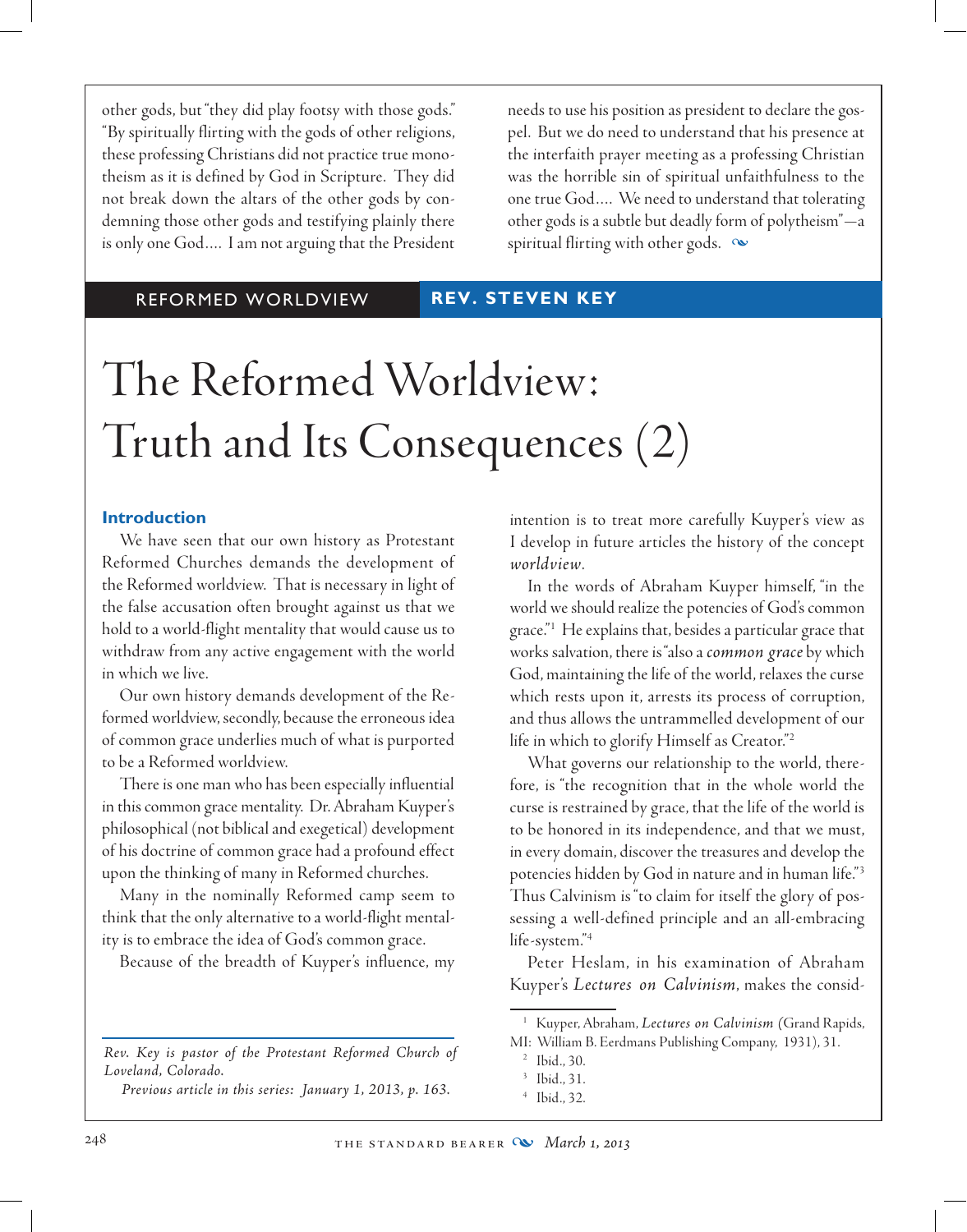ered judgment that "Kuyper's treatment of traditional Reformed doctrine amounted to a radical reinterpretation and reapplication of its central tenets.... Thus the doctrine of common grace, which is not a major element in traditional Calvinistic theology, became, under the influence of Kuyper's objectives, a doctrine of overriding and central importance."5

Heslam goes on to explain:

...Kuyper held to the radical distinction between God's work in Christ and the work of human beings in culture. Together with his pietistic contemporaries, he held that the whole of creation, including human nature, are fallen and perverted, but he opposed their attempts to advocate cultural withdrawal, claiming that Christianity (particularly in its most advanced, Calvinistic form) was the very means by which culture could be transformed according to God's ordinances. Common grace served as the theological justification for this argument, providing as it did the necessary bridge across the gap created by the antithesis between the world corrupted by sin and Christ's work of re-creation.<sup>6</sup>

...The doctrine of common grace, which stood in close association with belief in the cosmic scope of creation, fall, and redemption, provided him with the only sound solution to the problem of Christianity and culture, and supplied an incentive and justification for active Christian pursuit of cultural renewal.7

Given the history of the Protestant Reformed Churches, therefore, it belongs to our calling not only to point out the errors of common grace—which have colossal significance in one's perspective of the world and how to live in relationship to the world—but also, as those who reject that unbiblical teaching, to develop positively a biblical and Reformed worldview.

But not only is it true that our own history demands development of the Reformed worldview; it is also important, especially in light of the continual development of sin in the world, that we understand our calling as God's people.

The world is increasingly moved by the spirit of an-

tichrist. The lives of God's people are more and more challenged. As Scripture makes clear, we are involved in a spiritual warfare.

The question "How then shall we live?" becomes an increasingly urgent question for us to face. It is a question that demands an answer with application to every aspect of life. Because the simple fact is—as Arthur F. Holmes points out in his foreword to David K. Naugle's book *Worldview: The History of a Concept—* "... Western civilization has become thoroughly secularized; Christianity is regarded as largely irrelevant (or ought to be) to culture and science and learning, reduced to a private and inward affair."<sup>8</sup>

It is critically important that we understand the deeply anti-Christian nature of the world in which we live, lest we ourselves be swept away by the deceitfulness of the world. When John writes in I John 5:19 under the inspiration of the Holy Spirit that "the whole world lieth in wickedness," that has to affect the way in which we view that world. And when Paul writes (Col. 2:8), "Beware lest any man spoil you through philosophy and vain deceit, after the tradition of men, after the rudiments of the world, and not after Christ," he is warning us that there is a particular perspective that we must have, guided by the rudiments or the fundamental principles of Christ, lest we be consumed by the rudiments of the world.

 Our God-rejecting and Christ-denying culture, led by the prince of this world, Satan, the great adversary of the church, would silence us. But our lives as Christians may not be brought to silence. Our faith must not be reduced to an inward "spirituality," or a simple Sunday observance of religious practices. Because we are those who represent Christ and whose lives are *in* Him, His glory must be seen in us. We have been recreated to show forth His praise. That which marked the early New Testament church as standing out in stark contrast to the world out of which they had been called must also be seen in us.

### **What Is a Worldview?**

As we approach this study of the Reformed world-

<sup>5</sup> Heslam, Peter S., *Creating a Christian Worldview, Abraham Kuyper's Lectures on Calvinism* (Grand Rapids, MI: William B. Eerdmans Publishing Company, 1998), 259-260.

<sup>6</sup> Ibid., 268-269.

<sup>7</sup> Ibid., 270.

<sup>8</sup> Naugle, David K., *Worldview: The History of a Concept (*Grand Rapids, MI: William B. Eerdmans Publishing Company, 2002), xiv.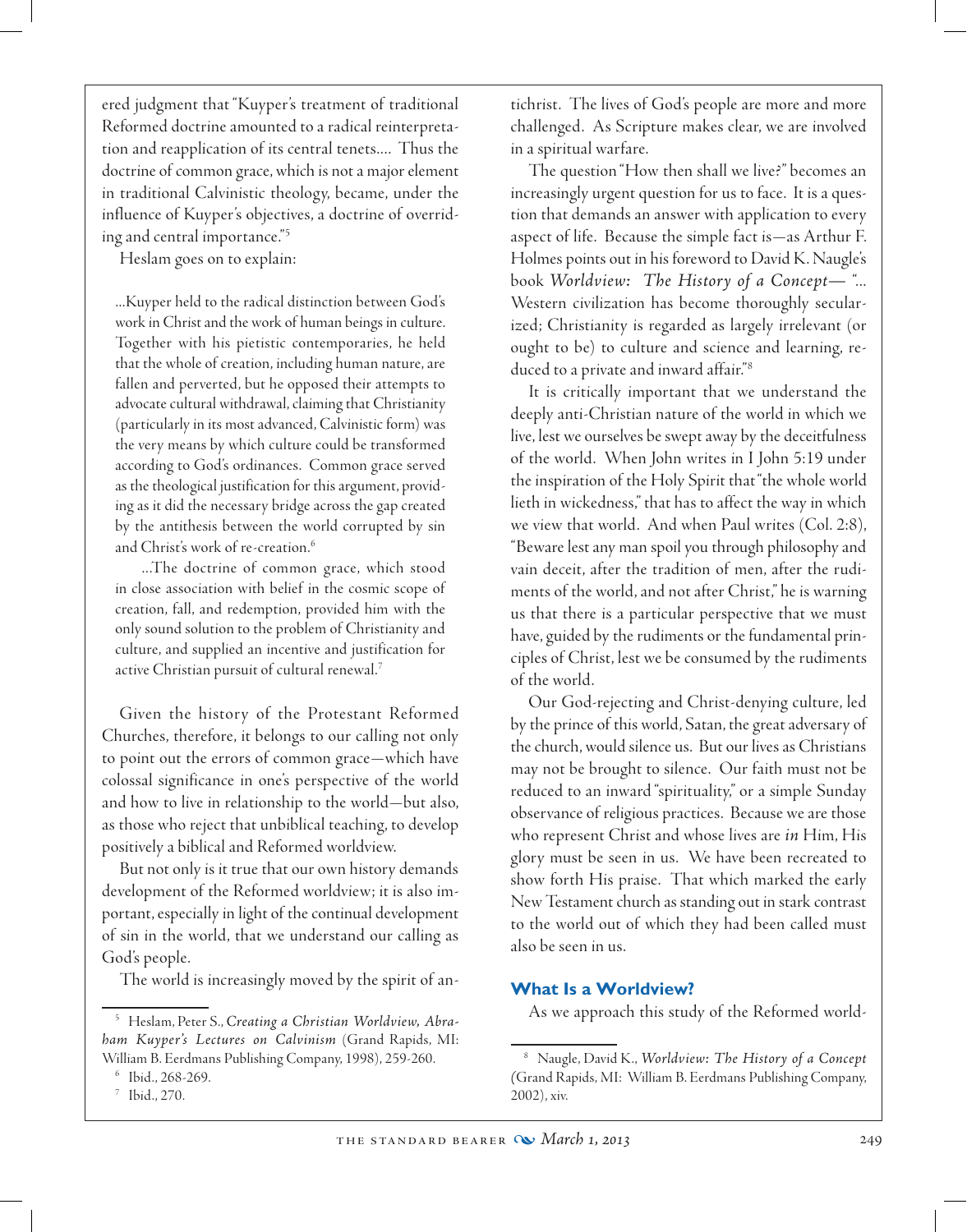view, considering the truth and its consequences, defining our terms is important.

While I intend to include in future articles an overview of the historical development of the concept, I will define *worldview* simply as a comprehensive view of the world and how we ought to live in and relate to this world.

A worldview, therefore, is always guided by a particular *way of thinking*. Abraham Kuyper's worldview was guided by what I referred to as his "common grace mentality." The worldview of many unbelievers is guided by their exaltation of the human mind, even of science falsely so called (I Tim. 6:20). And in the evangelical church community, many would be guided by a very simplistic and less than comprehensive "what would Jesus do."

When we expand upon the term *worldview* and add the adjective *Reformed*, we are speaking about the worldview that is informed by the wisdom of Reformed theology—which is the truth of the Word of God and therefore guided by and consistent with Reformed thought.

To the Protestant Reformed believer there is another important element we must not overlook.

The truth of God's covenant, and a proper understanding of covenant theology, is important to an informed and proper Reformed worldview. We regard the truth of the covenant as having a central place in Scripture and as basic to the Reformed faith as pertains to both doctrine and life. As the doctrine of election is the heart of the church, and the cross (the truth of Christ's atonement) is the heart of the gospel, so a proper understanding of the covenant is the heart of all true religion.

For that reason, when we consider the necessary foundation of the Reformed worldview, we have to understand the place of the doctrine of the covenant in that Reformed worldview.

# **Our Approach**

The proliferation of books in the past 25 years treating a Christian worldview shows a wide diversity in approach and content. In taking up this subject for the *Standard Bearer*, probably the most difficult task

I face is trying to decide what to treat under this heading.

Although in the development of the Reformed worldview other views must be taken into account, it is not my purpose to critique in any depth other philosophical worldviews, whether those of post-modernism, secular humanism, naturalism, nihilism, or Islamic theism. There are other books that do so, even if not from a Reformed position, including David A. Noebel's *Understanding the Times* and James W. Sire's *The Universe Next Door.*

I will have enough just to develop positively the biblical perspective that must define our Christian calling. In our pluralistic culture it would take volumes to address all the various errors. We live in an age not unlike the period of the Judges, when every man did that which was right in his own eyes. The result is the moral confusion and even chaos seen today in every aspect of society, among both rich and poor.

We must face the question, standing before God, His Word, and our Reformed confessions, "How are *we* to live?"

Especially important it is that we face that question when we realize that Satan himself seeks to seize the *minds* of men and women. The clash of worldviews is simply an expression of the ongoing historical and spiritual battle of Genesis 3:15.

It is my intention, after this introduction, to treat the following:

1. The historical development of the concept of a worldview.

2. The necessary foundation of the Reformed worldview, including the importance of Reformed doctrine, the doctrine of the covenant, the doctrine of the antithesis, and the development of sin.

3. Specific applications of the Reformed worldview, treating such topics as education, the Christian view of labor, the Christian view of personal finance (stewardship), the Christian view of government, the Christian view of war—to mention a sample.

All, God willing.  $\infty$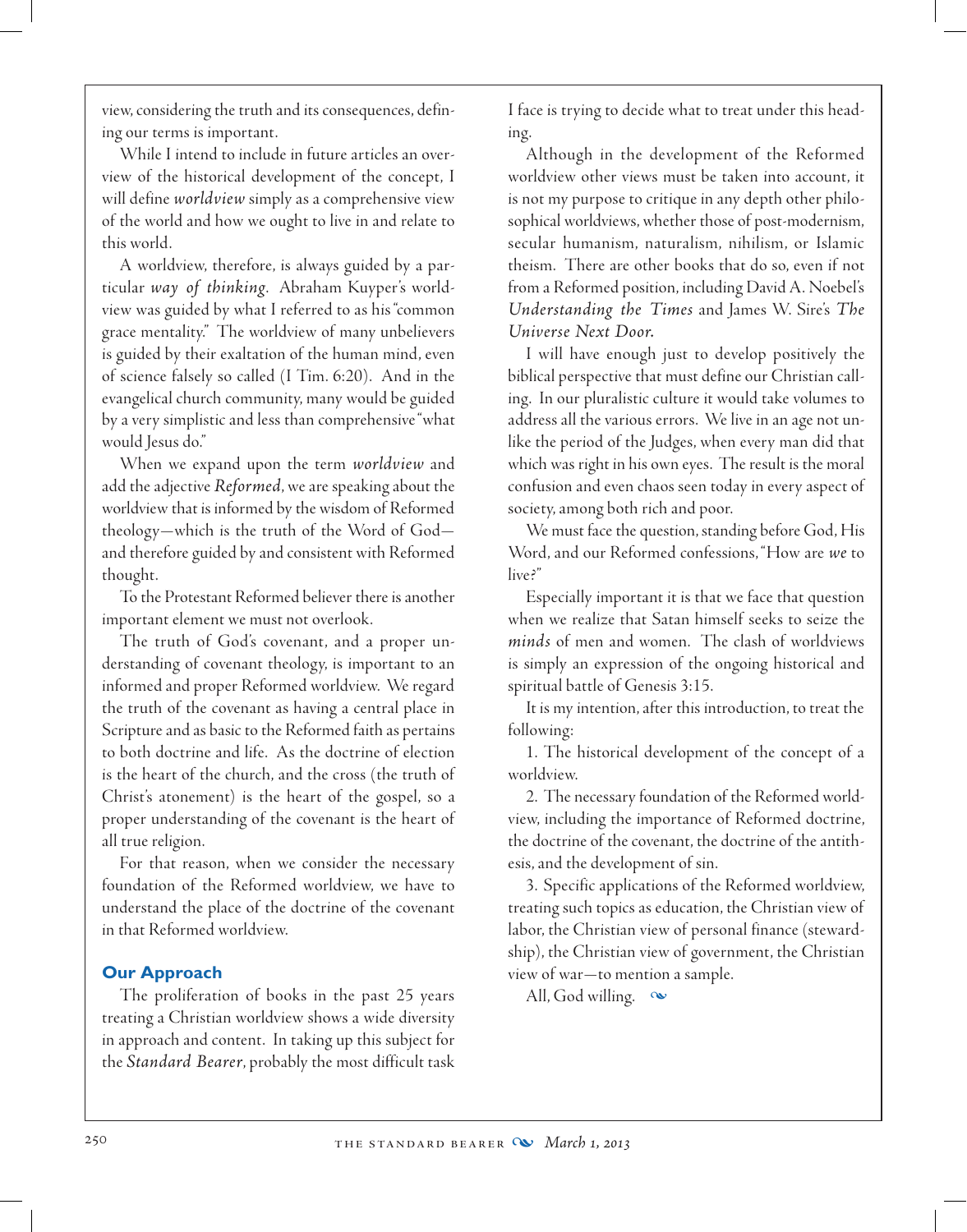# Cross-Economic Giving (2)

ready cheerfulness to give (II Cor. 9:7) and a<br>giving according to how God has prospered<br>us (I Cor. 16:1-2) are important elements in<br>the believer's giving to needy causes, especially in the giving according to how God has prospered us (I Cor. 16:1-2) are important elements in the believer's giving to needy causes, especially in the church. But are these the only elements in the good giving of benevolence or other gifts, especially to fellow saints who live on the poorer side of an economic gap? In connection especially with missions in developing countries, it should be understood that also the exercise of godly wisdom is an important part of proper crosseconomic giving.

Wisdom is the virtue of knowing the true God. In that right knowledge of God, wisdom does things in the right way according to God's commandments. Wisdom works towards the best goal, which is the praise and glory of God.

God demonstrates His wisdom when He gives us the riches of His truth in Christ Jesus through the means of the preaching of the gospel. This shows that the best way for us to know and grow in the grace and knowledge of Christ is under the preaching of His Word. Our wise God works our salvation in this way so that none of us "should glory in His presence" and so that, when we glory, we "glory in the Lord" (I Cor. 1:29, 31). Thus, God gives us poor sinners the wealth of His salvation in the best way for the best goal of His own glory and the praise of His glorious grace.

Similarly, our giving to the needy should be exercised in the best way to the goal of the glory of God. Rather than becoming a stumblingblock with regard to the preaching or a cause for problems, our giving should serve their life of thankfulness unto the Lord in all areas of their life. Wise giving must have as its first priority the spiritual well-being of the receiver unto the glory of God.

*Rev. Smit is a missionary of the Protestant Reformed Churches in America, stationed in Manila, the Philippines. Previous article in this series: January 15, 2013, p. 177.*

Wise giving is emphasized in connection with the work of the deacons in the church. This is taught in the Form for the Ordination of Elders and Deacons, which is used when elders and deacons are installed into church office. In the explanation of the work of the deacons, the Form points out, on the basis of Scripture, that the deacons must use "discretion and prudence" in the distribution of alms only on legitimate objects of benevolence. The exercise of discretion and prudence is necessary in order to prevent any misuse or abuse of benevolence and so that the distribution of the mercies of Christ may serve its good goal in the hearts and lives of the genuinely needy.

This exercise of wisdom applies not only to the work of a diaconate in its congregation and local region, but also to its work through its missionaries and its contact with diaconates of sister-congregations in cross-economic, cross-cultural, and international relationships. And just as the exercise of wisdom is necessary in the work of deacons in cross-cultural, cross-economic situations, so also is it necessary for the individual believer to exercise wisdom when he may have opportunity to give in various ways to fellow saints in a poorer country.

Cross-economic giving with wisdom will recognize and submit to God's providence that sets the reality in life that some of God's people do not have and will probably never have access to the level of health care that exists in wealthier, western nations. It is easy for those in wealthier countries to observe those in a poorer country and quickly to conclude that, since the people of that developing country have less wealth and prosperity, they are automatically and always genuine objects of benevolence. That would not be a correct conclusion, since we believe that God in His providence distributes daily bread according to His wisdom, so that some have more and some much less, according to their divinely-determined economic level of living. One whom we might judge to be an object of benevolence in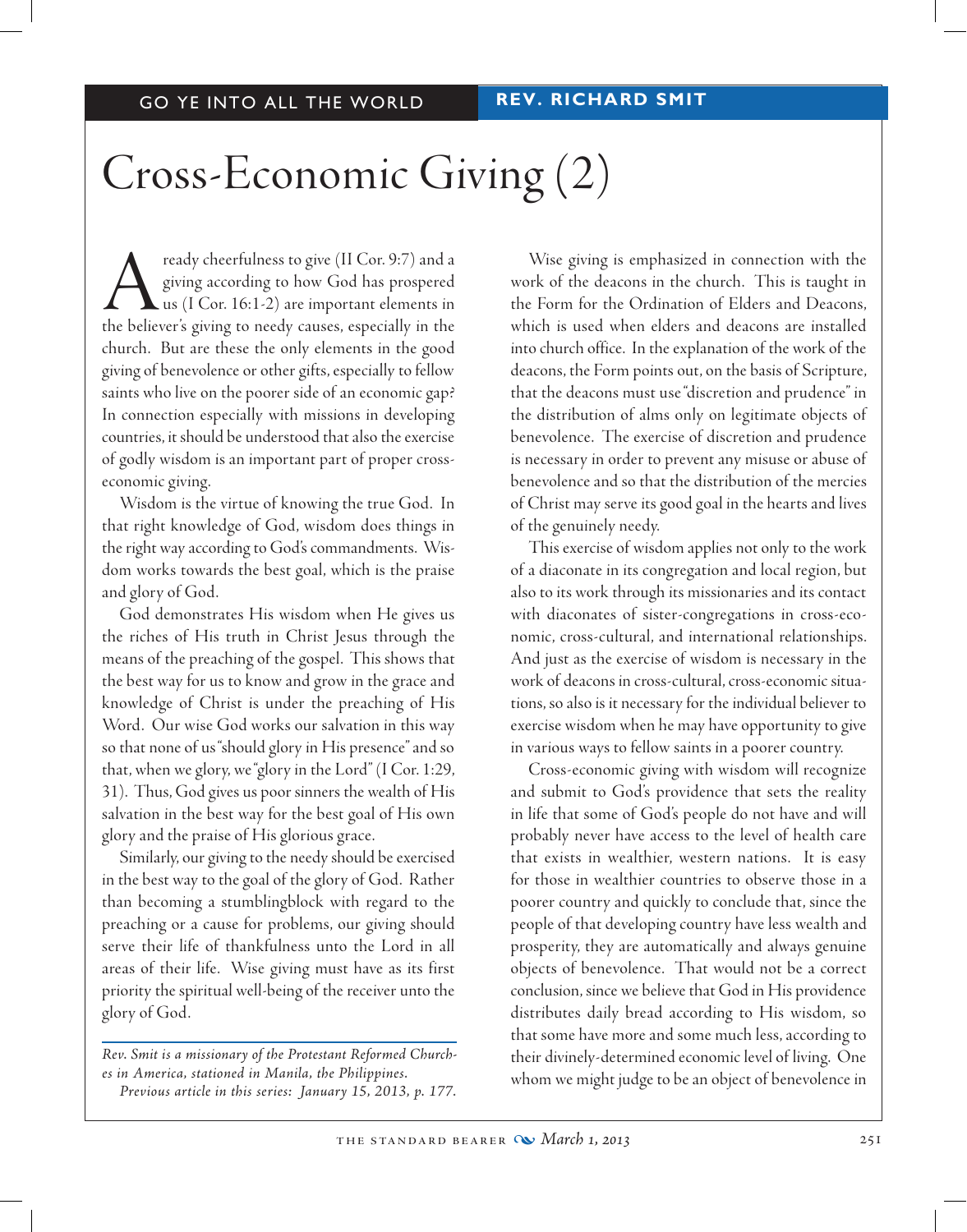a wealthy nation with a need for daily bread might not be a benevolence case in a poorer nation.

Cross-economic giving with wisdom will reckon with the reality of wage differences, annual incomes, recessionary cycles, calamities, governments, persecution, class oppression, and other factors. We need to understand as best we can the providentially-determined economic disparity that might exist among God's people internationally. We need that information so that we can understand the impact that a well-intended \$50 gift might have on someone whose daily wage may be only \$5. This awareness of how massive a cross-economic gap can sometimes be will help the more wealthy givers to avoid a problem in which their cheerful generosity might easily far exceed the actual need and, as a result, cause some unintended harm.

Cross-economic giving with wisdom should also reckon with the fact that the saints in poorer nations have an obligation to keep the fourth commandment to their utmost to support the ministry of the Word of God and the seminary schools, as well as their own poor. This is their duty according to the Heidelberg Catechism in Lord's Day 38. Our giving crosseconomically should not become an intruding wedge between the people of God and their sacred duty to give for the support of their own pastors and to their poor to the utmost of their ability and with cheerfulness. Cross-economic giving with *wisdom* will help the saints in their kingdom obligations, not become a hindrance to the work of the local church or the calling of the believer.

We may be thankful that the King of the church provides the gifts of deacons to His church in every nation where He gathers her. He provides to His faithful churches men of wisdom and understanding in the office of deacon. These men, whom the Holy Spirit endows with the gifts of compassion, diligence, and wisdom, know the cultural and economic times in which they live, know how human nature operates in those economic situations, and know what to do. Deacons are the great help that Christ has given to His church catholic so that believers may be guided, instructed, and encouraged to act wisely and orderly also in cross-economic giving.

Now, in cases where a missionary is sent to a poorer

nation and at first there is no diaconate, the Lord may raise up under his preaching and office men who have the gifts to become deacons. Their wise input about questions of benevolence and financial assistance will be needed by the missionary as he administers benevolence in behalf of and in consultation with the diaconate of his calling church. This illustrates the point that the exercise of wisdom in cross-economic giving, by an individual or a diaconate, to a church or individuals in a poorer country, will require some information and input from the local deacons, foreign missionaries, diaconates of calling churches, and mission committees. These men have the information, knowledge, and experience of the realities of the cross-cultural and cross-economic situation. These men will know and can tell you very quickly and accurately by e-mail or by a telephone call whether there is a need for benevolence or individual gifts as a result of a storm or some other physical disaster that has affected a developing country in which we have missionaries, mission contacts, or sister churches. The input and information from those 'eyes' and 'ears' in the cross-cultural and cross-economic situation will help to prevent misuse and abuse of the benevolence or love-gifts of God's people, and it will direct those gifts in the best way to the best goal.

There are encouraging examples of this wise, informed, wisely guided, cross-economic giving. In these examples, wisdom was exercised carefully by churches and by individual believers in their significant monetary gifts for the earthly support and, most importantly, the spiritual benefit of those on the poorer side of a crosseconomic gap who needed benevolence or could truly benefit from some financial assistance. That kind of cheerful, generous, and wise cross-economic giving needs to be encouraged. That kind of giving will be of lasting and edifying help to the saints on the other side of a cross-economic gap for their work in the service of Christ and His truth in their land.

Our goal is that our giving may indeed reflect to fellow saints in need the mercy of the Lord, so that they glory never in man, but always in the Lord alone, whose mercy endures forever. Our aim in wise cross-economic giving is that the saints, in whatever economic situation they may be placed by God, may glory in Him alone for the glorious riches of salvation in Christ to His poor sinners.  $\infty$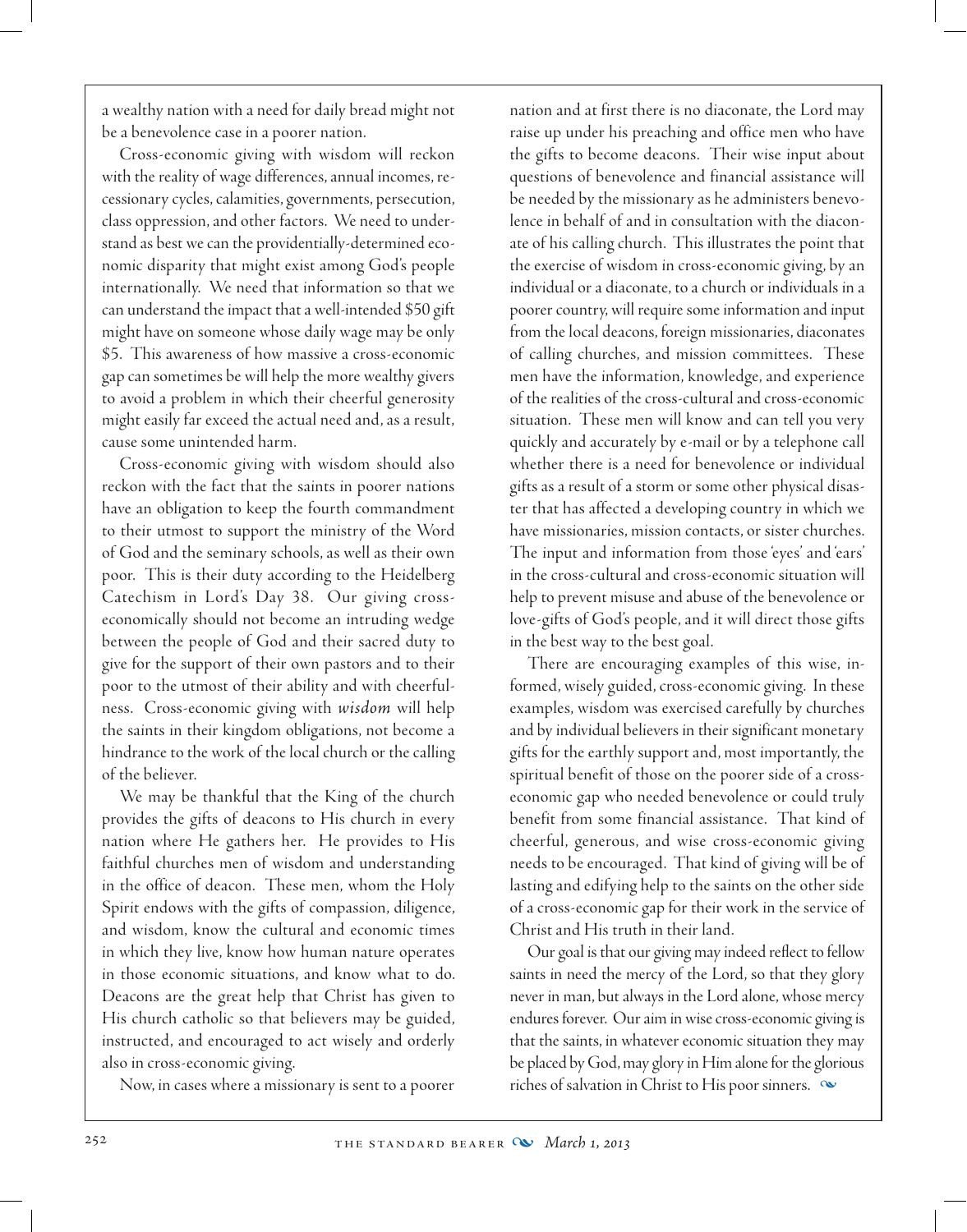# The History of the Office of Elder (5) Restored During the Reformation Era

We are currently examining the history of<br>the office of elder after the time of the<br>apostles in light of this question: how<br>closely to God's norm regarding the office of elder. the office of elder after the time of the apostles in light of this question: how closely to God's norm regarding the office of elder, which norm is given us in Scripture, did the church of Christ adhere after the time of the apostles?

In our last article we saw that the office disappeared in the New Testament church after the first few centuries A.D. Now we see that God used the sixteenth century reformers, and particularly those who advocated what is today known as the Reformed or Presbyterian system of church government, to restore the office to its rightful place in the church.

### **Early Efforts to Restore the Office**

According to Samuel Miller, the office of elder was present among the "Waldenses" (Waldensians), as well as Bohemian Brethren and Hussites, already in the 1400s.1 Whether these *restored* the office earlier than the reformers, or whether among these groups the office was *never lost*, is a subject for further study. The latter is very likely true.

Already in the 1520s, in Zurich, Switzerland, Ulrich Zwingli laid the background for restoring the

*Rev. Kuiper is pastor of the First Protestant Reformed Church of Edgerton, Minnesota.*

*Previous article in this series: January 1, 2013, p. 159.*

office of elder by asserting, over against the teaching of Rome, that Christ is the head of the church. This position was expressed creedally in "The Ten Theses of Bern" (1528), the first of which began: "The holy catholic church, whose sole head is Christ...."2 He and other early reformers also taught that the church must be ruled by a plurality of men. In practice, this body of elders often consisted of several members of the civil government. Philip Schaff says that

Zwingli was the first among the Reformers who organized a regular synodical Church government. He provided for a synod composed of all ministers of the city and canton, two lay delegates of every parish, four members of the small and four members of the great council. This mixed body represented alike Church and state, the clergy and the laity. It was to meet twice a year....<sup>3</sup>

In addition to Zwingli, such men as Johann Oecolampadius in Basel, Switzerland and Martin Bucer in Strassburg, Germany (both in the 1520s-1530s) laid groundwork for restoring the office of elder. Like Zwingli, these men taught that Christ is the only head of the church and that God requires the church to be governed by a body of elders. They also worked to establish a biblical form of church discipline.<sup>4</sup>

Significantly, these three men—Zwingli, Oecolampadius, and Bucer—lived and labored before John Calvin began his work in Geneva in 1536. In the area of the

<sup>1</sup> Samuel Miller, *An Essay on the Warrant, Nature, and Duties of the Office of the Ruling Elder in the Presbyterian Church*  (General Books [www.General-Books.net], 2009), 50-52. In their book *Paradigms in Polity: Classic Readings in Reformed and Presbyterian Church Government* (Grand Rapids, MI: William B. Eerdmans Publishing Co, 1994), 83-85, David and Joseph Hall quote from another work of Samuel Miller in which he makes similar arguments.

<sup>2</sup> "The Ten Theses of Bern (1528)", *Reformed Confessions of the 16th and 17th Centuries in English Translation,* compiled by James T. Dennison, Jr (Grand Rapids, MI: Reformation Heritage Books, 2008), vol. 1, 41.

<sup>3</sup> Philip Schaff, *History of the Christian Church* (Grand Rapids: William B. Eerdmans, 1989 reprint), vol. 8, 68.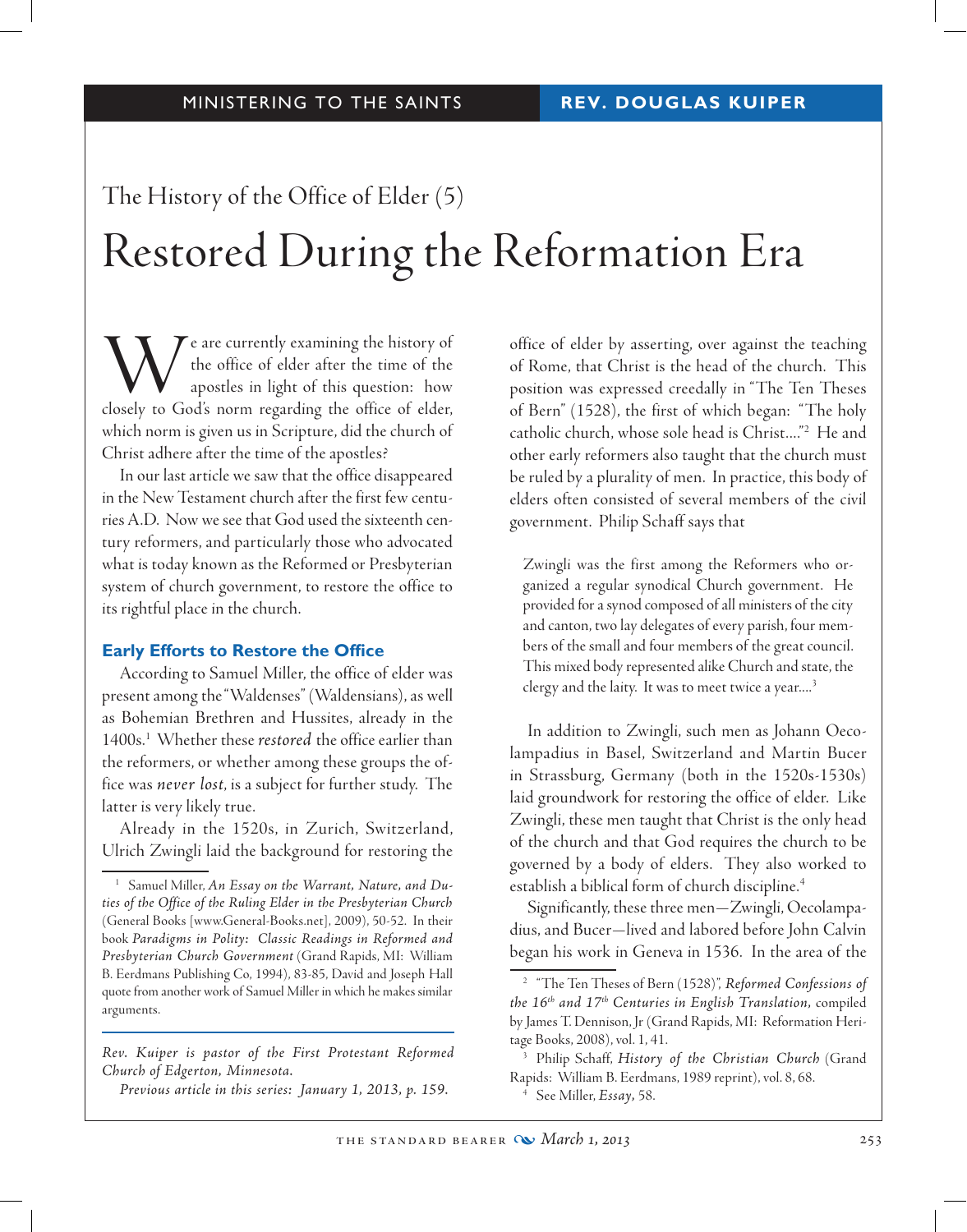office of elder, as well as in other areas, Calvin was not the first reformer.

## **Calvin's Efforts to Restore the Office**

Although John Calvin was not the first to work at restoring the office of elder to its rightful place in the church, his contribution to this effort was monumental, and it set the pattern for Reformed churches elsewhere.

During Calvin's first term in Geneva (1536 to 1538), he emphasized the spiritual authority of the ministers of the Word to preach the gospel and exercise Christian discipline. Both the Genevan Confession and Calvin's Catechism, written during this first stay in Geneva, have articles devoted to excommunication. That Calvin taught that this authority belonged to "ministers" does not mean he overlooked the need for elders to supervise the preaching and administer discipline; rather, he was arguing that neither the pope, nor the Romish clergy, nor any civil authority, had the right to interfere with this work of the church of Jesus Christ. Calvin and others were expelled from Geneva in 1538 as a consequence of opposition to their teaching, "and especially to the purity of discipline which they struggled hard to establish."<sup>5</sup>

On the 13<sup>th</sup> of September, 1541, Calvin returned to Geneva. On the  $20<sup>th</sup>$  of November—just two months later—the General Council of Geneva adopted the *Ecclesiastical Ordinances*, which was essentially the Church Order and local regulations of the Reformed church in Geneva. This document begins by teaching the need for four offices in the church: pastor, teacher (theological professor), elder, and deacon. Then it states that which belongs to the office of elder:

Their office is to watch over the life of each person, to admonish in a friendly manner those whom they see to be at fault and leading a disorderly life, and when necessary to report them to the Company, who will be authorized to administer fraternal discipline and to do so in association with the elders.<sup>6</sup>

The "Company" to which this paragraph refers is the

company of pastors, of which the church in Geneva had several. Evidently, then, the pastors were very involved in the work of discipline—but only after sinners were "reported" to them by the elders, and "in association with the elders."

These elders did not act individually, but as a body. From 1541 on, the consistory—the body of elders—was prominent in the Genevan church.

Not only was Calvin instrumental in visibly restoring the office to the church, but he taught the people regarding its rightful place, and helped the church develop in her understanding of the office.

Calvin taught that the terms "bishops" and "presbyters" (elders) both refer to the office of the minister.<sup>7</sup> Yet, in the early church there were "two kinds of elders.... There were chosen from among the people men of worth and good character, who, united with the pastors in a common council and authority, administered the discipline of the Church, and were a kind of censors for the correction of morals."<sup>8</sup> Calvin also judged that I Corinthians 12:28 and Romans 12:8 refer to this latter kind of elder—the ruling elder, as opposed to the teaching elder. He writes that the church had "elders chosen from among the people, who were charged with the censure of morals and the exercise of discipline along with the bishops."<sup>9</sup> That this work involved both spiritual oversight and the administration of discipline, he stressed throughout his life.

Regarding his view of the office of elder, Calvin's influence on the thinking of the reformers who followed, and on all Reformed Christianity, cannot be overstated.

 Not only the thought, but even the wording of the Form for Ordination of Elders and Deacons, which was adopted by the Synod of the Hague in 1586 and is still used by the Protestant Reformed Churches in America today, owes its debt to Calvin. Having quoted I Timothy 5:17, the Form says:

Hence it is evident that there were two sorts of elders in the apostolic church, the former whereof did labor in the Word and doctrine, and the latter did not. The first were the min-

<sup>5</sup> Miller, *Essay,* 55.

<sup>6</sup> Philip E. Hughes, ed, *The Register of the Company of Pastors of Geneva in the Time of Calvin* (Grand Rapids, MI: William B. Eerdmans Publishing Co., 1966), 35, 41.

<sup>7</sup> See his commentary on I Timothy 3:1, and *Institutes* 4.3.8.

<sup>8</sup> Commentary on I Timothy 5:17.

<sup>9</sup> *Institutes,* 4.3.8.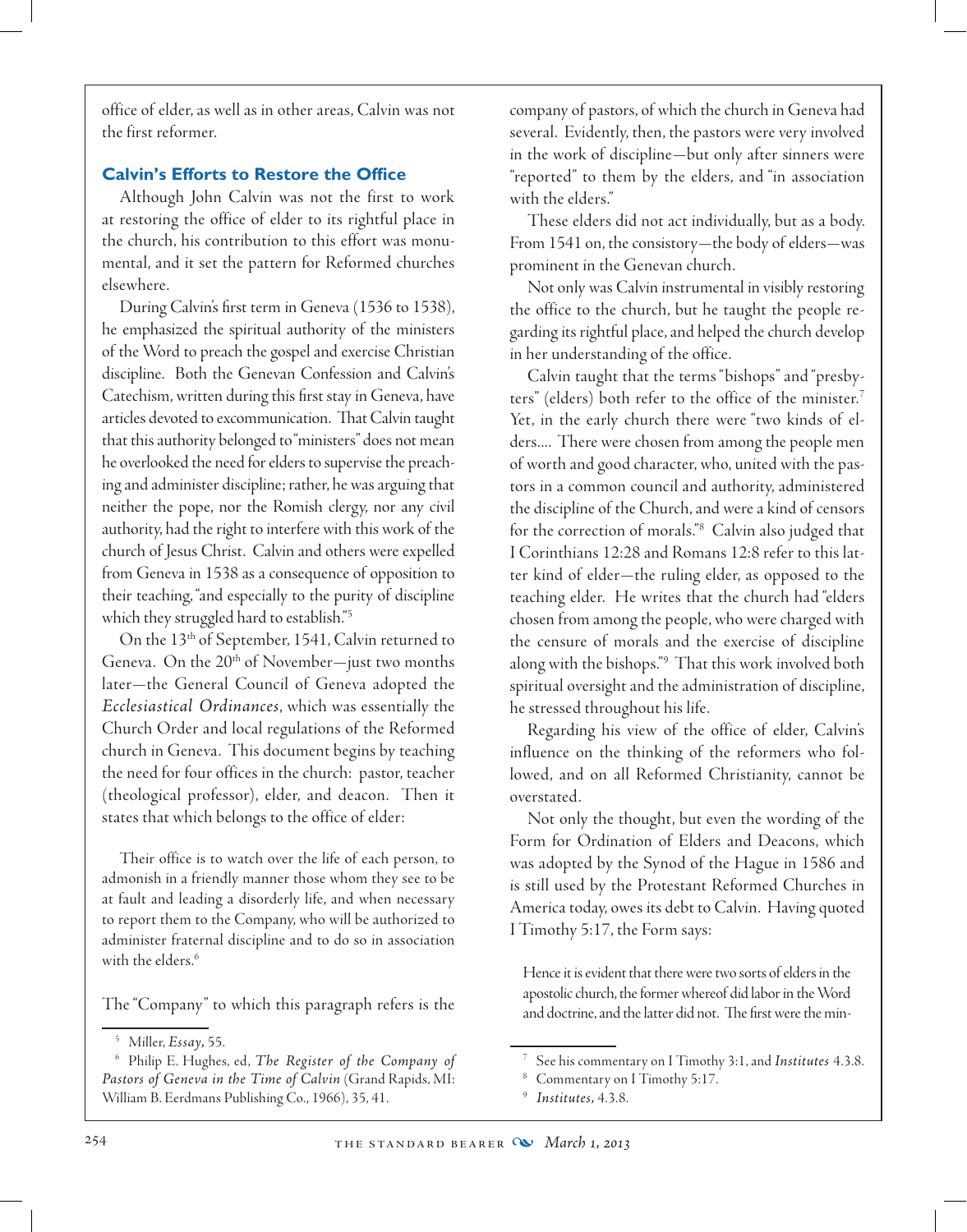isters of the Word and pastors,...but the others...bore a particular office, namely, they had the oversight of the church and ruled the same with the ministers of the Word.<sup>10</sup>

The Form then cites Romans 12:8c and I Corinthians 12:28 ("governments") as referring to the office of elder.

### **Later Efforts to Restore the Office**

Zwingli, Oecolampadius, Bucer, and Calvin all worked within about 200 miles of each other. Of course, 200 miles was quite a distance in their day. Still, the fact remains that the area in which they labored was a relatively small part of the European continent.

 Over time, men in other countries came to share Calvin's understanding of the place of the elder in the church, and they worked to restore the office to its rightful place in their own localities: "Peter Martyr, in Italy; [ John] á Lasco, in Hungary; Junius, and others, in Holland; Knox, in Scotland"—with the effect that "all the Reformed Churches in France, Germany, Holland, Hungary, Geneva, and Scotland, were thorough Presbyterians, not only by principle, but also in practice."11 The reader must understand that the word "Presbyterians" refers here to church government, and so includes the Reformed system of church government.

John á Lasco did not stay in Hungary; he moved to London, where he pastored a congregation made up of Reformed believers who had moved from continental Europe to London. There too, surrounded by the Church of England with the episcopal system of church government, á Lasco and his congregation practiced the presbyterian form of church government.

# **Restoration in Reformed and Presbyterian Churches Particularly**

The office of elder was not restored to its rightful place in every branch of churches that separated from the Romish papacy as a fruit of the great Protestant Reformation. Full restoration of this office took place in those churches that are specifically Reformed and Presbyterian in church government.

The Church of England retained Rome's form of church government—a hierarchy—but appointed the Archbishop of Canterbury as the head of the church, in place of the pope. There is in Anglicanism no autonomous rule of each instituted church by a body of elders.

Other churches permitted themselves to be ruled by the civil government. This was particularly true of Lutheranism in Germany. But even in the Netherlands, where Reformed churches did have their body of elders, the state tried to interfere with the work of the elders. Consequently, Reformed churches there either struggled to free themselves from the state's intrusion into church government, or caved in to the pressure of the civil magistrates, so that the body of elders became redundant.

Some congregational and independent churches (including many Baptist churches) come closer to implementing the biblical form of church government, in that every congregation has its elder(s). However, in such churches the office of elder is usually found in the pastor only, while a board of deacons takes over much of the work that we believe a body of elders must perform.

That the full restoration of the office of elder took place particularly in Reformed and Presbyterian churches is evident from several considerations. First, such churches require not only that each congregation have an elder, but a *body* of elders, chosen from within the congregation, to care for that particular congregation. Second, such churches view this body of elders as those through whom God, in Christ, rules His church. These elders have the oversight of all the members of the congregation, as well as of the offices of pastor and deacon. And third, such churches permit these elders to carry out the work of church discipline, as prescribed by Christ.

May God give us to appreciate the gift of such elders in our churches.  $\infty$ 

<sup>10</sup> *The Confessions and the Church Order of the Protestant Reformed Churches* (Grandville, MI: Protestant Reformed Churches in America, 2005), 290. See also page 256 for the history of the Form.

<sup>&</sup>lt;sup>11</sup> Miller, as quoted in Hall and Hall, 85.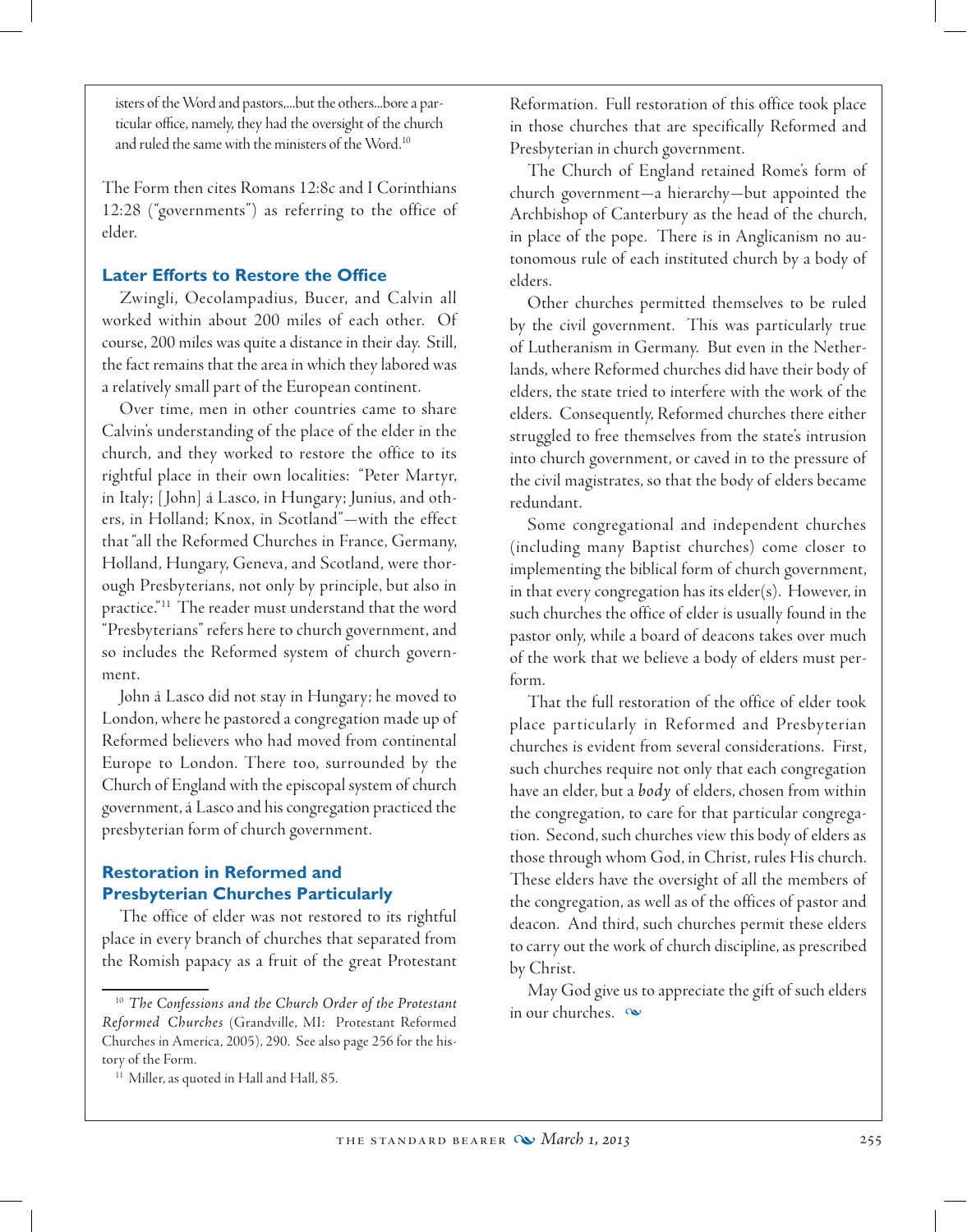# Expanded Mission Labor in Pittsburgh

It was the year 1965. The synod of the Protestant<br>Reformed Churches met in session on June 2 at the<br>First Protestant Reformed Church in Grand Rap-<br>ids. Was this a monumental meeting of synod? Probt was the year 1965. The synod of the Protestant Reformed Churches met in session on June 2 at the First Protestant Reformed Church in Grand Rapably not. But at this synod an eleven-page "new policy" for domestic missions and church extension work was adopted (see Acts of Synod, 1965, pp. 105-115). In years following, this policy faded away into oblivion for one reason or another. But it was a good policy. This now forty-eight-year-old policy stated (p. 112):

It is not merely the labor of a missionary to sit back and wait for an assignment to a specific field. The day of fields spontaneously presenting themselves is largely over. Besides, even in the past fields did not arise spontaneously, but through propaganda labors. The missionary must, in a sense, create his own field of labor. Not only should much propaganda effort be put forth with a view to uncovering potential fields of labor; but once a potential field arises, investigative and preparatory work should be carefully planned and patiently executed. This work of investigation should not be hastily and generally carried out in a week or two without any preparation and planning. Plans should be laid, ample time should be given to the work, specific aspects and goals should be set for investigation, and patient labor should be bestowed.

Forty-eight years ago it was stated: "the day of fields spontaneously presenting themselves is largely over." A half a century ago our churches were already faced with the reality: "the missionary must, in a sense, create his own field of labor." It can be granted that this was written at a time in the history of the Protestant Reformed Churches when there was a noticeable lull in her work of domestic missions. But that fact does not change

*Rev. Bruinsma is Eastern Home Missionary of the Protestant Reformed Churches, stationed in Pittsburgh, Pennsylvania.*

the reality: the day of fields spontaneously presenting themselves is largely over. If that was true forty-eight years ago, how much more is it true now. The nation in which we live has as a whole rejected the gospel and the truth of God's Word. There are few groups of people that are interested in the Reformed faith, much less what the Protestant Reformed Churches have to offer. There is an individual or two here and there, but the day of groups of Reformed believers asking for help to develop into a church is past. Domestic missions requires that we find and develop fields of labor.

The question is: how? That seems to be quite a daunting task! Where do we go to find a place to work? And if we find a place, then how do we discover individuals in that place and develop them into a viable group of believers that desire to be an organized church? These are questions that the Domestic Mission Committee and I have been struggling with for some time already.

Here is a method we believe is biblical—and simply makes sense. On his first missionary journey the apostle Paul traveled to a region in Asia Minor known as Galatia. In this area Paul established, not one, but a group of churches: Antioch in Pisidia, Iconium, Lystra, and Derbe. Paul was not content to establish only one isolated church. On his second missionary journey Paul labored in Macedonia and there established, not one, but three churches: Philippi, Thessalonica, and Berea. On his third missionary journey Paul labored for a number of years in a region of Asia Minor known then as Asia. Using Ephesus as his base he (and others) established a large group of churches: Ephesus, Smyrna, Philadelphia, Pergamos, Sardis, Laodicea, etc. We use Paul in his mission work to establish principles in doing our own work in missions. We would like to try to follow this model of Paul in establishing groups of churches in various places. (We are already doing it in our foreign work in the Philippines.) We would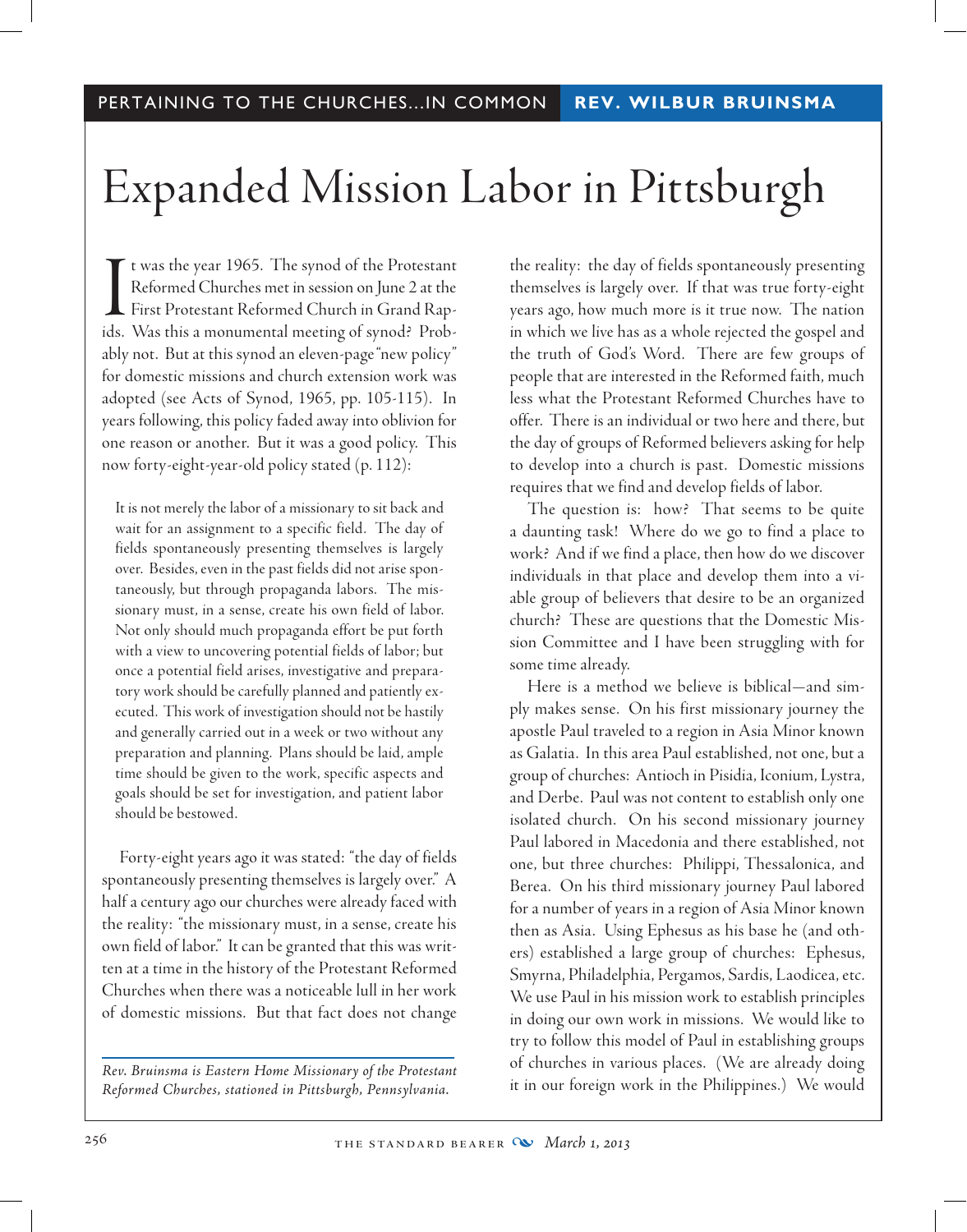like to pursue domestic mission work in the areas of our isolated congregations. That is a task, of course, left up to the Domestic Mission Committee and our individual congregations to work out. Personally, I am interested in pursuing this method of labor in my own mission work in the Pittsburgh area.

We have an established work in the city of Pittsburgh. But Pittsburgh is a large metropolitan area with its many boroughs and suburbs. In this large metropolis our tiny church plant in one small borough is but a speck of dust on the window of this city. We advertise on the radio, we have a presence on the Internet, we send out mailers, and put ads in papers, but how many people in this city even know we exist? Ninety-eight percent of the population of this city does not even know of our presence here. Instead of concentrating all our efforts into our Fellowship, therefore, we intend to be much broader in out outreach. We must go out into the highways and hedges and, as many as we find, bid to come to hear the gospel (Matt. 22:9, 10). To focus all our attention on one location in Pittsburgh and the majority of our labors on one small group of people is not fulfilling the mandate to preach the gospel indiscriminately to as many as possible. Using, then, the model of the apostle Paul we are presently trying something a little different in our mission work in our city.

Those who keep up a little on the labors in Pittsburgh have probably wondered why several ministers were sent here to labor with me at the end of 2012. I needed some help. It is not that there has been some sudden breakthrough in a new area. There has been no new request for help from a group of people. But for some time now I have wanted to expand our labors into another area of Pittsburgh. Because of the work in the Fellowship, however, I was tied down and unable to do this. Southwest Protestant Reformed Church and the Domestic Mission Committee decided to lend me some help to give me time to explore outside of the immediate vicinity of the Fellowship. These men have now come and gone. Their labors were greatly appreciated for a number of reasons. The main reason was their willingness to help out in the Fellowship while I explored elsewhere. They also took an active interest in my exploration and helped out with their advice.

There are three different locations just outside of Pittsburgh proper that are of interest to our Fellowship. Each one is a thriving, vibrant community. They are centers of commerce and are growing (much like the cities in which Paul labored). Although it is the desire of the saints in our Fellowship to try to begin a work in all three of these places at one time, we recognize our limitations. A second missionary would be needed for this kind of work. So we had to choose one place. With the assistance of the visiting ministers, Cranberry Township, about a forty-minute drive north of our present location, was chosen.

 Now, the question: how can contacts be found if there are not already some serious contacts in a particular area? How can the missionary create his own mission field? It would be valuable to evaluate what lies behind that question. But let's assume it is simply this: how does one develop something out of nothing? Southwest Church, the Domestic Mission Committee, and I are trying to discover an answer to that question with our new labor in Cranberry Township. Obviously, as the Policy of 1965 pointed out, ample time must be spent there and patient labor must be bestowed. The missionary must become part of the community as much as possible. I now have spent some time in the community center there. It is a booming place with the hustle and bustle of people old and young alike. The library, the chamber of commerce, the senior and teen center, a preschool, a number of rooms to rent for meetings—all located under the same roof. I have spent time in the library, even taking a class there. I have spent time with seniors, joining in on a Bible study with a number of them. I am now renting a room there for a class that has begun mid-January. I also have frequented the community college in Cranberry, taking a class there on Power Point presentation. This all may seem peripheral, but it is needed in order to become acquainted with the community and to have people become acquainted with me. Now I am looking for various opportunities to speak to people as well

The most recent development is that of a community class on Old Testament history. Mailers were sent out to almost every address in Cranberry inviting the public to this class. We had 22 people register for the class. We are planning on more than 30 in attendance,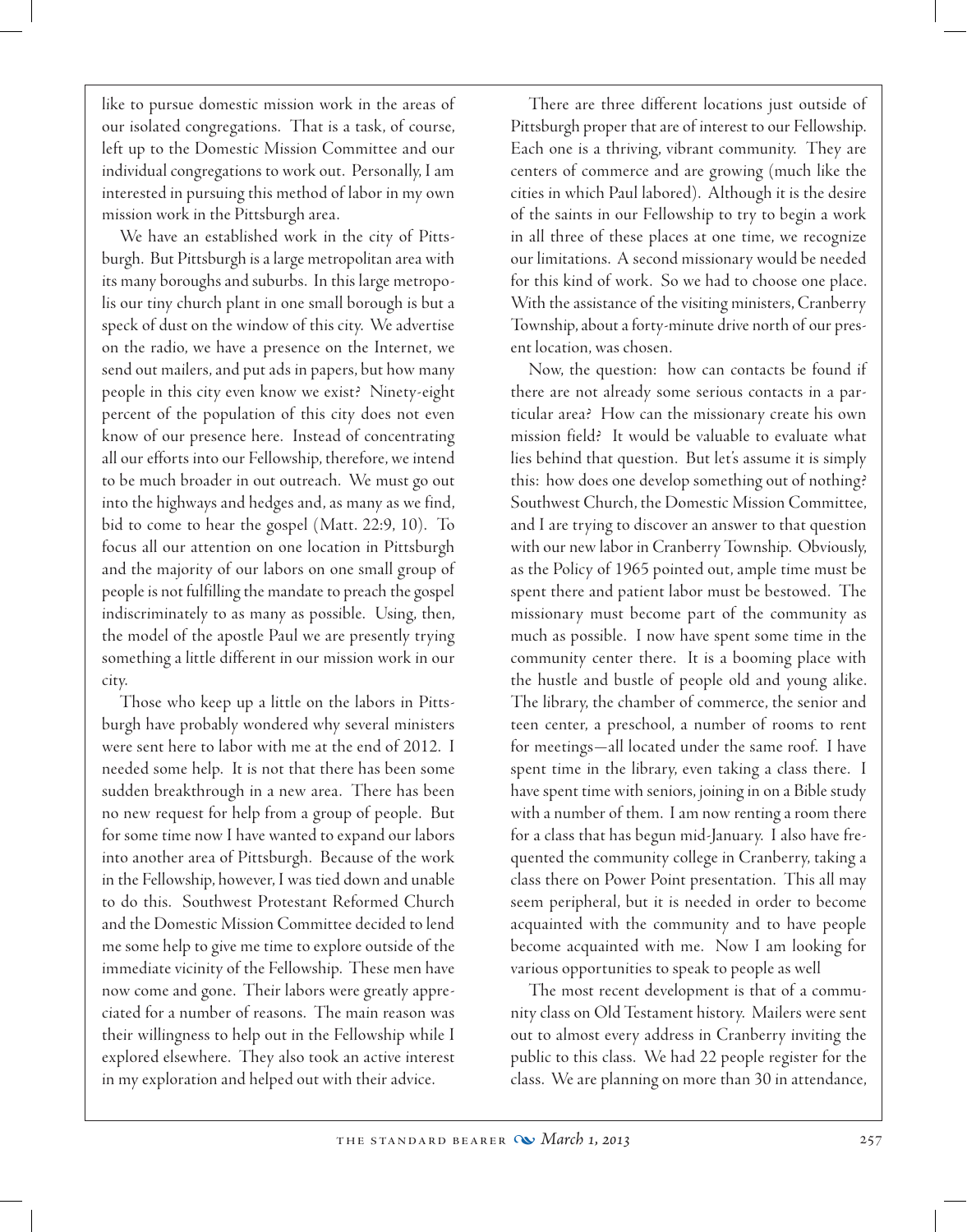including the members of our Fellowship who are taking an active interest in this work. This class does not constitute a core group with which I am working in Cranberry. It is merely a community class. Most of these people are not looking for a new church home, but are simply interested in learning Old Testament history. But we deem this an excellent opportunity first of all to teach others this history from a Reformed, biblical perspective. It is also our hope that maybe a few might be interested in pursuing a study of Reformed doctrine. We wait on the Lord's leading.

It is our prayer that perhaps by means of expanded labors to various areas around Pittsburgh we might be able to develop a number of mission groups and possibly churches in the area. Perhaps this will determine how we carry on our mission work in the future. May God bless our efforts.  $\infty$ 

### WHEN THOU SITTEST IN THINE HOUSE **REV. ARIE DEN HARTOG**

# Disciplining Our Covenant Children (2)

od has given the high calling to parents to discription of their covenant children. The discipline of these precious children is necessary for the salvation of their souls. The discipline of our covenant cipline their covenant children. The discipline of these precious children is necessary for the salvation of their souls. The discipline of our covenant children is necessary for establishing the truth of God in their lives and to train them to live for His glory. It must establish order and direction and purpose in their lives from earliest childhood on. Discipline is necessary to prepare our sons and daughters to be fit members of the church. Of this glorious church our children are members from their birth. Discipline must train our children in every area of their life for their citizenship in the everlasting kingdom of righteousness of our Lord Jesus Christ. They must be trained and disciplined for the service of the King. If we do not discipline our children they will grow up to be unruly, wicked, and rebellious, and without direction and purpose. Often they will leave the true church in the days of their youth, preferring instead a life of worldliness and ungodliness that will lead them to their destruction. Ours is indeed a high calling as parents, requiring great wisdom and much prayer and diligent effort and ongoing personal involvement with our children.

The proper disciplining of our children must flow

*Rev. denHartog is pastor of Southwest Protestant Reformed Church in Grandville, Michigan.*

*Previous article in this series: January 15, 2013, p. 179.*

out of our own fear and love for God. The natural bond that God has created between us and our children is very strong. Because of this bond our children are very dear to us. It is important for our children to know and experience the reality of the love of their parents. This will greatly help them in accepting the God-given authority of their parents in their lives. The love that we have for our covenant children must, however, be greater than mere physical humanistic affection. We must discipline our covenant children out of genuine spiritual concern for their welfare and not out of sinful anger and disappointment in them. The love of God in our hearts as parents must keep us from being harsh and cruel and tyrannical in the disciplining of our children. This evil spirit on the part of parents will discourage children and provoke them to anger and make them bitter. Our love for God and for His glory must make us serious, firm, steadfast, and uncompromising in our discipline. There may be no sinful permissiveness. But our love must be tempered by sincere compassion.

We will divide our consideration of this subject into several parts in this and future articles. Instruction in the truth of God must lay the foundation for the necessary discipline of our children. There must be preventive discipline through serious warnings about sins and disobedience. Correction and chastisement are necessary to drive sin and foolishness from the hearts of our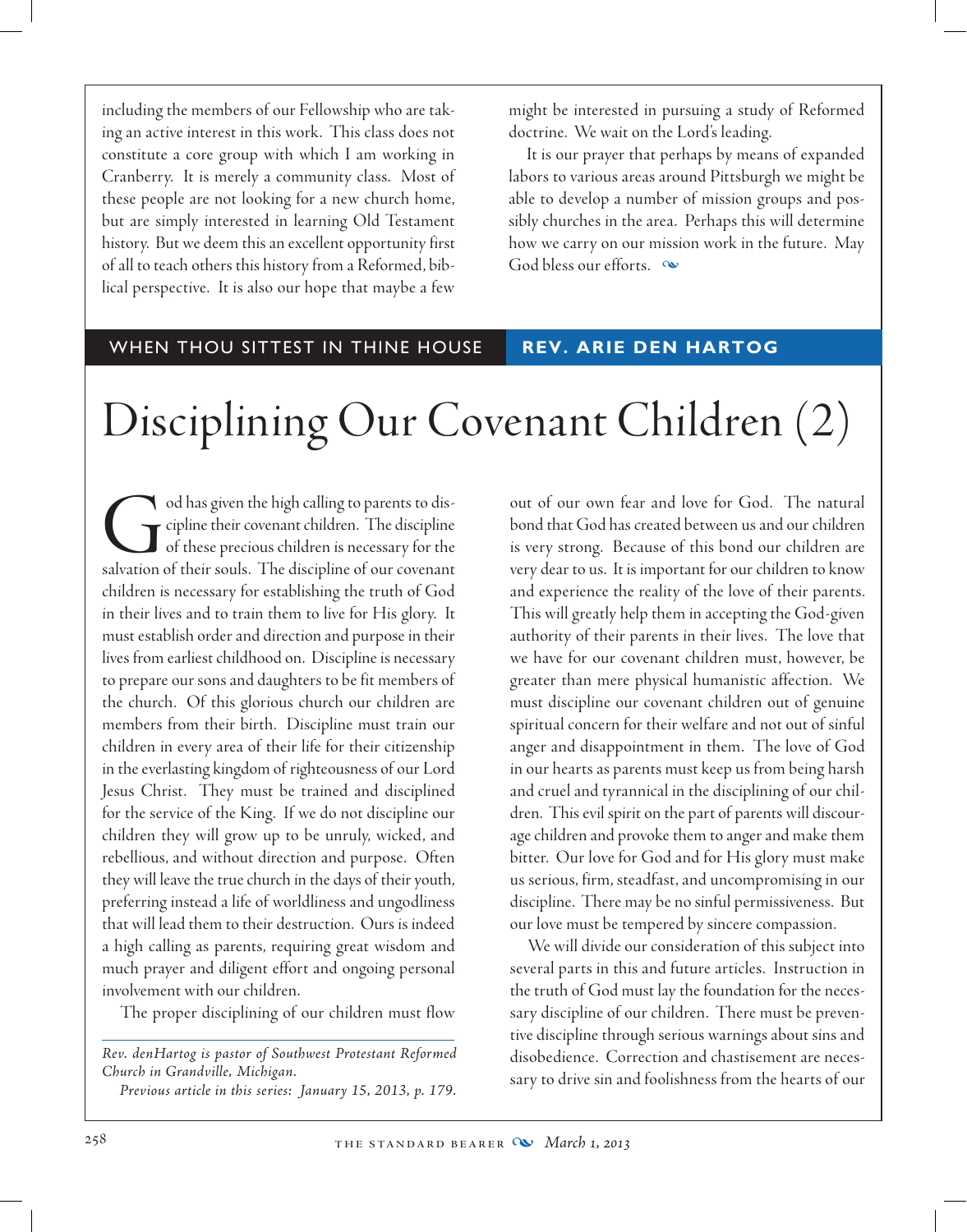children. If this is not given, our children will become accustomed to sinful patterns in their lives and will be hardened in their hearts. When our children repent of their sins, we need to know how to lead our children to the cross of Jesus Christ. This must be followed by a showing of the comfort and joy in the forgiveness and mercy of the Lord. After discipline has brought about the necessary correction, there must also be help with restoration and encouragement to go on in a life of joy and thankfulness. Our children must learn the positive benefit of discipline in their lives.

Instruction in the absolute truth of God Himself and of His Word is the foundation of Christian discipline in the home. The foundation for discipline in the lives of our children lies in the truth of God's sovereignty, righteousness, and holiness. Their lives must be rooted and grounded in these truths of God. There is one only absolutely true and living God who must be served and obeyed. There is one only redeemer who has saved us. Before Him must all repent, and in Him alone we must trust. And we owe to Him a life of thankfulness.

Living as children of God in the world will involve sacrifices, self-denial, and trials. Christian living is antithetic to self-centeredness, pride, and demanding immediate gratification for every desire and lust of man's sinful nature. We and our children must be ready to stand against the enemy and to endure hardships and persecution in the world. Our children must be trained to resist the temptations and evil influences of the world. Godly discipline must train our children for a life of self denial and suffering.

We live in a time that has been called the "post-modern age." Characteristic of this age is the total rejection of all absolutes and final authority. According to this foolish and evil teaching there is not only one absolutely true God, but many gods that are all equally worthy. Advocates of this ungodly worldly philosophy maintain that we should perhaps teach our children about all different kinds of gods and then leave them the freedom in their later years to choose one for themselves. It matters not what god they choose, for all are equal. Morality and truth in our lives and the lives of our children are possible only when the absolute standard of the Word of God is maintained in our lives. Obedience to this

truth is possible only through the redemption of Jesus Christ and His grace and Holy Spirit in our lives.

The disciplining of our children must not produce in them any legalistic understanding of God's law or any thought of works righteousness. Pharisaism is not true Christianity. True Christian living involves thankfulness to God through our humble obedience as His servants.

The foundation of discipline in our covenant homes must be instruction in the law of God as the absolute standard of right and holy living in the fear of God. The youth of the world grow up without an absolute standard and guide for truth in their lives. Everyone has a right to live as he pleases as long as he does not interfere with or condemn others. No wonder that the children of the world grow up to be lawless and defiant and rebellious. This is the case even of the children of well-educated parents who send them to the best schools in the land and are able to give them all kinds of earthly advantages.

God-fearing parents must teach their children that the law of God must be the absolute standard for judging between right and wrong and good and evil in their lives. The way of keeping the law of God is the way of God's favor and blessing. In the keeping of God's commandments there is great reward. Laying the foundation for godly discipline in the lives of our children, we as parents must teach our children the great spiritual principles of the law of God and seek to establish these principles deeply in their hearts and consciences. And of course this can be accomplished by godly parents only if they themselves are at the same time an example and pattern in their own lives and in their own godly and spiritual perspective in life.

We lay the foundation for discipline in the lives of our covenant children by bringing them to church with us. Children must join their parents in the worship of the covenant God of their salvation. The gospel is for them as well as adults. They too, in the context of the worship service, must be built up in the faith. This takes place according to Reformed truth through the chief means of grace, the preaching of God's Word. In the Reformed church children are not separated from the adults and led to a separate classroom where they receive shallow and superficial instruction and little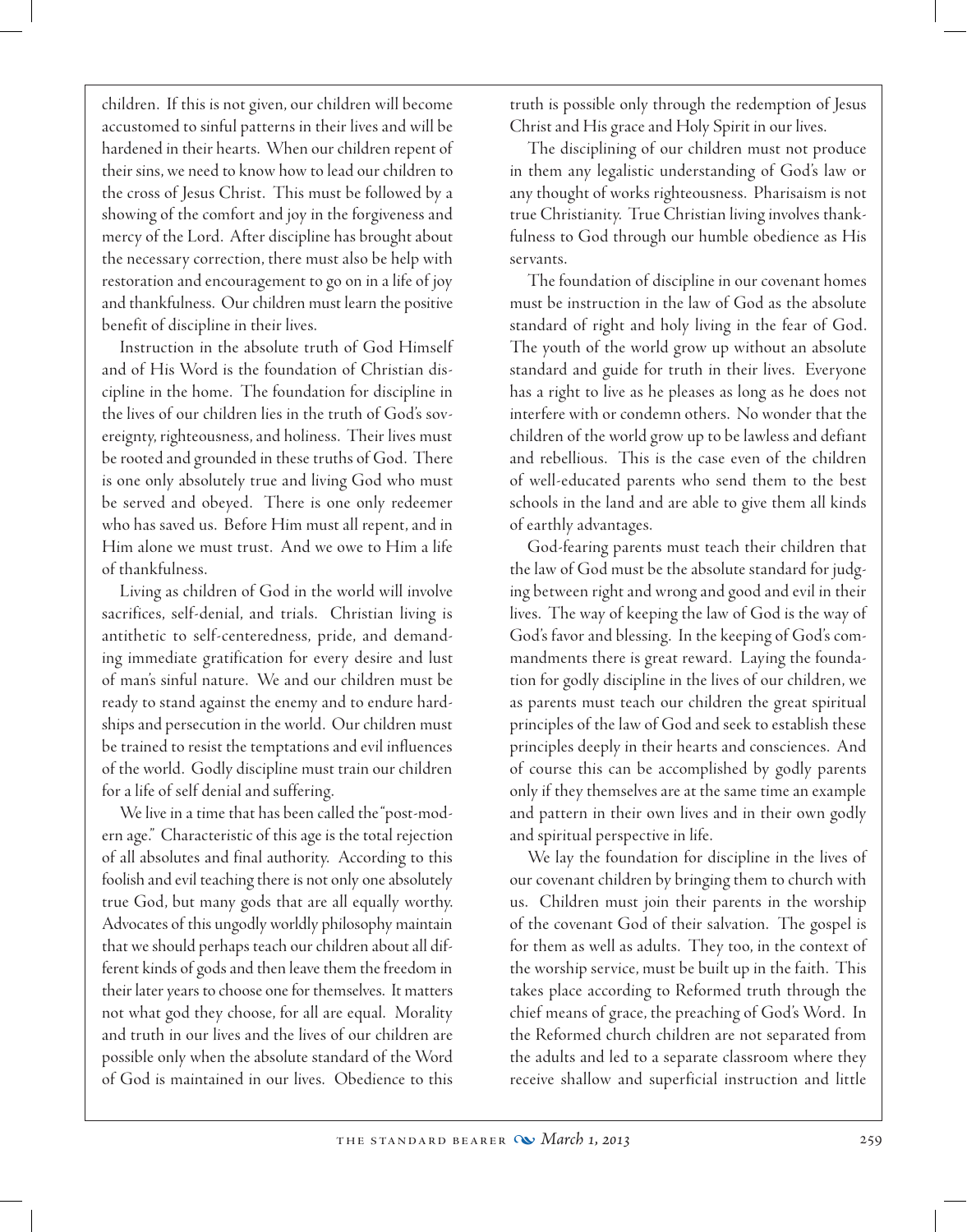moralisms for their lives. This kind of thing will not train our covenant children and make them strong for disciplined living and for confessing and defending the truth of God in their lives.

Good Reformed tradition maintains the importance of solid catechism classes for the instruction of the children of the covenant. Children in such catechism classes are instructed in the glorious history of the covenant full of lessons and spiritual examples. In these catechism classes children learn the wonders of the incarnation of the Son of God, the true meaning of the substitutionary atonement of Christ on the cross, the power of His resurrection, and the blessed hope of His return as they are taught in the infallible Scriptures. Good catechism instruction will teach our children to think doctrinally. Such instruction is necessary to understand Scripture rightly as a whole. It will equip our children and make them strong to discern and

condemn false teaching, which would otherwise in their later life lead them astray. Our covenant children in the catechism class must be instructed in the Reformed creeds. This will ensure that these creeds in later life will not be a dead letter or mere museum pieces for them, but their own living confession, guiding them in knowing and maintaining the truth in their lives. This is the disciplined instruction necessary for covenant children in order for them to grow up to be good and strong members of the Reformed church. Parents must diligently support this catechism instruction by being sure that their covenant children are well prepared for the lessons and behave well in the class. All these things help lay the necessary foundation for discipline in the lives of our children.

Disciplining our children is a broad subject with many aspects to it. Good instruction is its foundation.

 $\alpha$ 

# O COME LET US WORSHIP **REV. CORY GRIESS**

# Hear Ye Him! The Reading and Preaching of Scripture in Worship (3)

And Ezra opened the book in the sight of all the people; (for he was above all the people;) and when he opened it, all the people stood up: So they read in the book in the law of God distinctly, and gave the sense, and caused them to understand the reading. And all the people went their way to eat, and to drink, and to send portions, and to make great mirth, because they had understood the words that were declared unto them.

### Nehemiah 8:5, 8, 12

### **Introduction**

We are engaged in a study of the elements of a Reformed worship service, as those elements are carried out according to the three great principles of Reformed

*Rev. Griess is pastor of the Calvary Protestant Reformed Church in Hull, Iowa.*

*Previous article in this series: January 15, 2013, p. 175.*

worship. Recall that last time we finished an exposition of the "opening service." We saw that God ushers us into His presence through these first aspects of the service, opening the way for the main elements of our covenantal assembly with Him. In this article and the next we go straight to the heart of this meeting between God and His people. We do that by examining the related elements of the reading and preaching of Scripture. These elements of worship have God speaking most extensively and freely to us in this covenantal assembly.

### **The Elements**

The reading and preaching of sacred Scripture are two separate elements of worship that normally go together in the service. We see that in Nehemiah 8. In verses 3-4 Ezra first reads the law. And then Nehemiah 8:7-8 says that he and the Levites preached that word of God. Since these elements go together they are often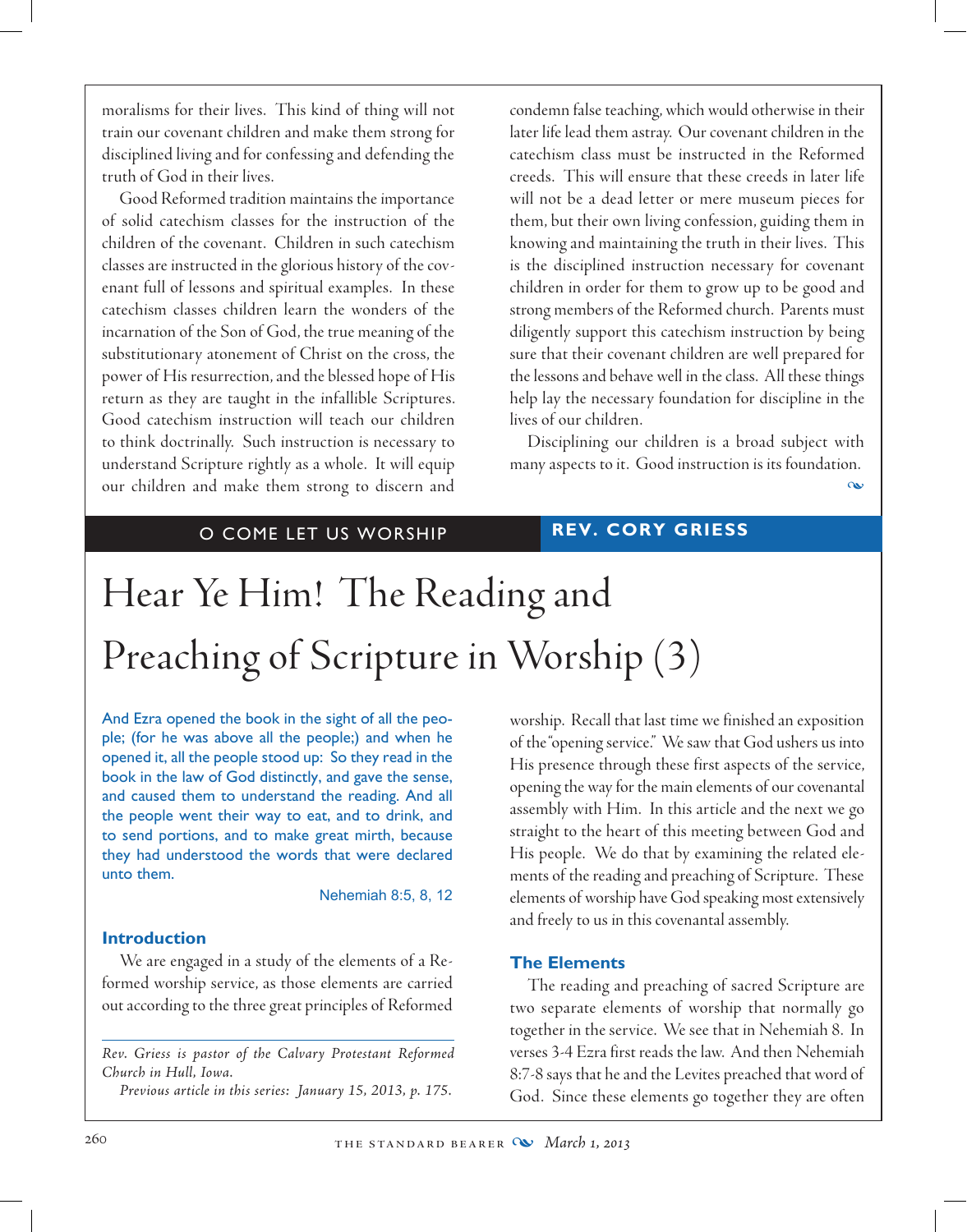lumped together under one heading, as they are in the Heidelberg Catechism when Lord's Day 38 calls them simply "the hearing of His Word."

There is liberty in how often the Word is read in the service of course. The Protestant Reformed Churches generally read the Word twice in the morning—in the reading of the law and in the reading of the Scripture that the sermon expounds. We generally read God's Word once in the evening in the passage the sermon expounds. Some churches have an Old Testament and New Testament reading each service, and that is a good practice too.

There is liberty also in length and form of the sermons, although justice must be done to the exposition and application of the text. And the clamor for shorter and simpler sermons is often indicative of spiritual weakness in the church.

# **Necessary Elements for Corporate Worship**

As for the elements themselves, there is no liberty. Both the reading and preaching of Scripture must be part of public corporate worship. The regulative principle demands the reading and preaching of Scripture in worship. This is made explicit in II Timothy 4:1-2, where the apostle Paul commands Timothy and all preachers to preach: "I charge thee therefore before God, and the Lord Jesus Christ, who shall judge the quick and the dead at his appearing and his kingdom; Preach the word; be instant in season, out of season; reprove, rebuke, exhort with all longsuffering and doctrine." And if the minister is called to preach the Word, then it is implied that that Word must be read as well. Nonetheless, an explicit call to read Scripture in worship may be found in Colossians 4:16.

Besides these texts, the *example* of the church has always been a church that reads and preaches the Word of God in worship. When the Christian church began to spread and establish itself, it took over the worship of the Jewish synagogue, only making some changes due to the fact that the Messiah had now come. The apostle Paul's mission method was to start working in the synagogue of whatever city he was in, and if the Jews believed in Christ, that synagogue would become a Christian church. If that happened, the same basic elements of worship in that synagogue also rolled over into Christian worship, only now the content reflected the worship of the name of Jesus and His victory over the curse of the law. If the Jewish synagogue did not wholly believe, then those who did believe would break off and start a Christian church that looked very much like the synagogue, again with basically the same elements of worship. Therefore, in the main, the elements of worship in the synagogue were taken into the apostolic church.

When the Reformation restored biblical worship to the church, the Reformers went back to the New Testament example and saw what the New Testament church did and what elements were used in their worship. They then established the church's worship essentially after that New Testament example. As churches explicitly carrying on the Reformed tradition, we therefore have the same elements in our worship today that Acts 2:42 says were in the worship of the New Testament church. In fact, the elements we have in Reformed worship are basically the same elements that have been in the worship services of God's people since the time of the Babylonian captivity, when the Jewish synagogue arose.

The chief element of synagogue worship, going all the way back to the start, was the reading and preaching of Scripture. Indeed, one authority on the subject states that "the primary purpose of the synagogue was to enable men to hear the law read and expounded."1 The ministry of the Word was at the heart of the Jewish worship service, and this remained true in New Testament worship as well. The reading and preaching of Scripture was the primary, central element of worship and the heart of the covenantal assembly.

Where did the Jews learn to have the reading and preaching of Scripture primary in their synagogue worship? Besides the fact that it was logical to do so (their whole history revolved around their response to the revelation of God), the answer is, in Nehemiah chapter 8. Nehemiah records the history of God's people shortly after the Babylonian captivity, when synagogue worship had recently begun. In Nehemiah 8 the people of God held

<sup>1</sup> Maxwell, William D., *A History of Christian Worship, An Outline of Its Development and Forms* (Grand Rapids, MI: Baker Book House, 1982), 3. See also, Bavinck, Herman, *Reformed Dogmatics,* vol. 4, 393. Ed. John Bolt (Grand Rapids: Baker Academic, 2006), 4 vols.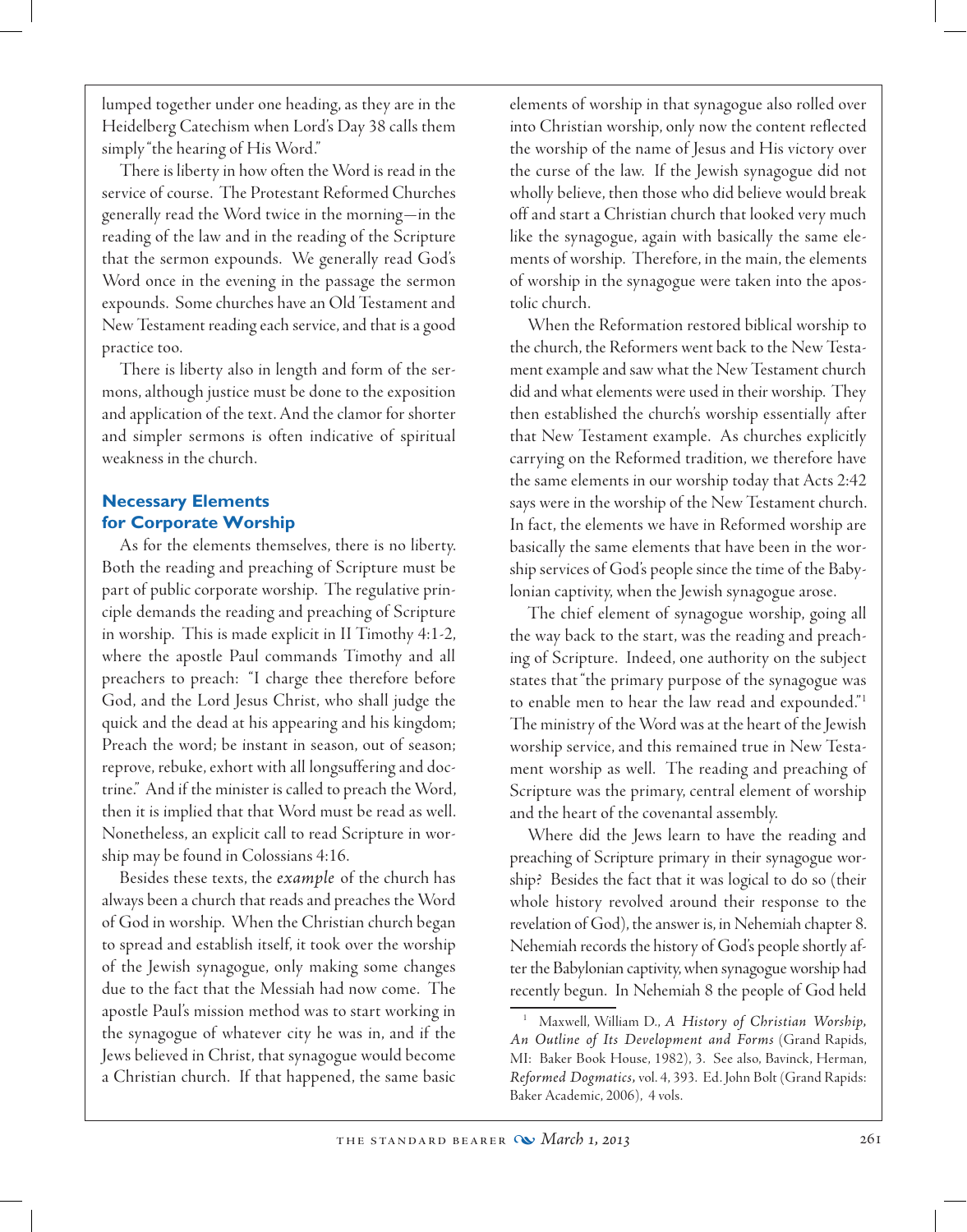a worship service in which the entire law was read and expounded. Ezra stood up upon a wooden pulpit (8:4) and proclaimed the Word of the Lord to the people. This, of course, is very similar to the way we preach our modern sermons. This practice in which Ezra read and preached to the people was carried on in the Jewish synagogue after this. Thus, we here in 2013 can trace our element of the preaching and its primary place in worship at least all the way back to Nehemiah 8, the day Ezra got into his pulpit in the re-settled city of Jerusalem.<sup>2</sup>

## **The Importance of These Elements**

The reading and preaching of Scripture are the heartbeat of the church. Without them there is no church and there is no worship. If there is to be any commitment to God and understanding of His will, there must be the ministry of the Word amongst His people. All throughout the Old Testament one sees the truth of this.

Whenever there was spiritual decline in Israel, it was because people refused to have the Word of God. Whenever there was reformation in Israel's history, it was because the Word was brought back to its place of central importance in the people's life and worship. The reformation at the time of King Josiah, for example, was a reformation produced by the Word. After years of the temple being boarded up under a time of great apostasy, Josiah tells the high priest Hilkiah to open the temple to get things ready for repair. When he did that, the high priest found the book of Deuteronomy in the temple and had it read to the king. When the king heard the Word of the Lord, he realized how Judah had forsaken God, and he brought God's people back to the worship of God prescribed in the Word. He put the Word back into its central place, and that caused reformation in Judah.

 No surprise, then, that the Reformation of the sixteenth century was a reformation produced by this element of worship. In the Middle Ages, the Roman Catholic Church had removed the Word from its central place. In place of the exposition of God's Word, the Roman Catholic Church put the altar and the mass, with the result that the darkness of ignorance and evil crept over the entire continent of Europe. The Word was brought back to its central place in the sixteenth century, and over all of Europe the church was reformed according to that Word. The work of Luther and Calvin and the reformers was to push the altar out of the center of the church, and to replace it with the pulpit. It was the ministry of the Word that turned the world upside down.

The Reformed carry that conviction on, by God's grace, in their worship of God. The reading and preaching of Scripture is the heart of the service. That is seen even in the way we order the furniture in the church. The pulpit stands in the center, indicating that the essence of the covenantal meeting with Jehovah is God speaking to us in His Word. We must have Him speak His will to us, for we are His people.

We have said that the worship service is the covenantal meeting between God and His people, and that that meeting is carried out as a dialogue between God and us. There are other parts of the service where God speaks—the salutation, benedictions, etc. But it is here at this point in the service where God speaks to us fully and freely as the God of the covenant. In the opening service God ushers us into this meeting, but He does so for this purpose, that He might speak to us intimately and substantially in His Word.

Who would not want this to be the central and primary part of worship? It is sad when one sees the pulpit in churches today moved off to the side to make room for the band or the choir. That often is a sign of what is happening to the reading and preaching of Scripture. The ministry of the Word is being pushed to the side. It is losing its chief place, and God's voice is not favored in worship. This is why we come week to week, to meet with God, to hear Him apply His gospel to our souls and to give us marching orders for the week that lies ahead, and to praise Him and worship Him in response.

Here we receive the life of God. Here the Spirit works through the Word to fill our weary souls. In the preaching, as in the opening service, God speaks to us as our Friend-Sovereign. Here there is both the formality and familiarity of the covenant of grace. There is authority and there is love. With His Word He convicts us, He corrects us, He charges us. With His Word He also frees us in Christ, protects us, delights in us. He speaks as a king and a father speaks to his subjects and sons.  $\infty$ 

<sup>2</sup> See Old, Hughes O., *Guides to the Reformed Tradition: Worship* (Atlanta, GA: John Knox Press, 1984), 59.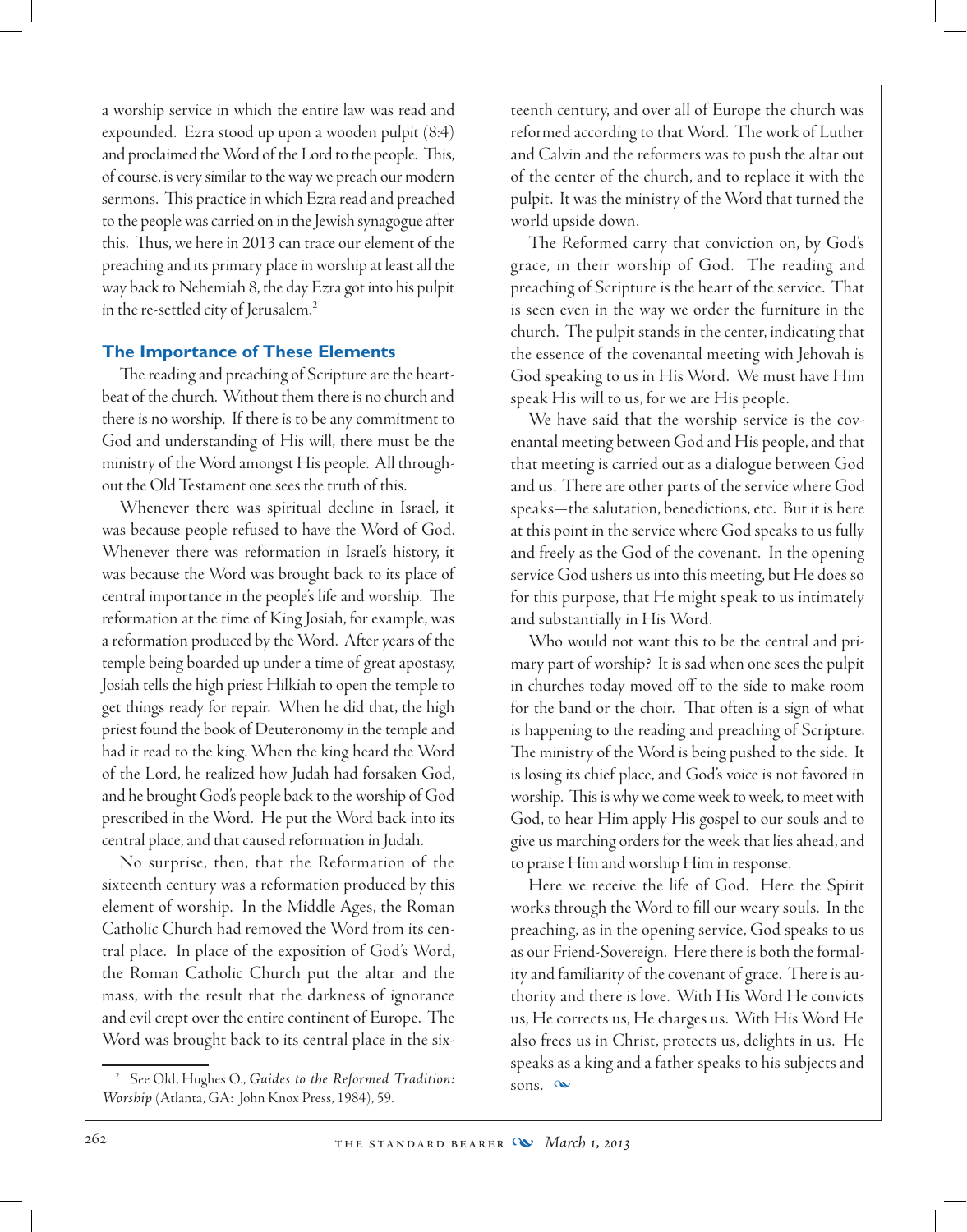# NEWS FROM OUR CHURCHES **MR. BENJAMIN WIGGER**

### **Congregation Activities**

Reflecting on the words of Psalm 84:1, "How amiable are thy tabernacles, O Lorp of hosts," we call your attention to the anniversaries of the Georgetown PRC located in Hudsonville, MI, organized on March 2, 1994, and the Southwest PRC located in Grandville, MI, organized on March 7, 1944.

We thank Dr. Brian Decker, a member of the Faith congregation in Jenison, MI, for providing the "News" with the following information. About a year ago the Faith congregation started the practice of singing for their shut-ins. Faith has many shut-ins and members that attend infrequently due to age and health. About 12 or so families, primarily those with children under the age of 15, volunteered to help with this effort. Groups consisting of three or four families visit the shut-ins on Sundays, either immediately after the morning service or just before the evening service. This schedule works out such that each shut-in has visitors four or so times a year and each family sings probably 4-6 times a year. The groups sing for about 15 minutes, both Psalter numbers and some hymns, and someone reads a short passage of Scripture and closes in prayer. Then it's time for goodbyes, which usually include hugs all around. Dr. Decker adds that he is not sure which is appreciated more, the hugs or the singing.

This has proved to be an excellent practice for all involved. The children especially realize that they

*Mr. Wigger is an elder in the Protestant Reformed Church of Hudsonville, Michigan.*

are participating in an activity that is very appreciated by the shut-ins. The children get to interact with members of the church whom they do not know well at all, and it makes nursing homes, wheelchairs, and frail old people less intimidating to them. The response from the shut-ins has been fantastic as well. It makes their Sunday a little different from the other days, allows them to enjoy the communion of the saints and the joy of music, and hopefully lifts their spirit for at least a little while. Mr. Matt Kortus, the member of Faith who organizes the singing, continues to receive positive feedback from the shut-ins, the families of the shut-ins, and the elders that visit the shut-ins, on how much they enjoy the practice. If you or someone in your church would like more details about how all this works, you can send Matt an e-mail at mgkortus@umich.edu for more information.

The Junior Adult Bible Study of the Grace PRC in Standale, MI began a study of the Essentials of Reformed Doctrine catechism book, Lesson 1, on "The Knowledge of God," in January. This new subject for study was promoted as a great way to be reminded of important biblical truths that we might have learned with much diligence when we were young.

Although we do not keep track of such things, it always seems to us that, each year when the Byron Center, MI PRC schedules an activity that needs snow to be successful, there is no snow. Well, not this year. Byron Center had an activity for their children scheduled for February 1 at a nearby ski resort. Plans called for a night of sledding for children and their parents, and this year there was plenty of snow. In fact, area schools were closed that day because of too much snow!

### **Evangelism Activities**

 On Sunday, February 3, Rev. Rodney Kleyn, pastor of Covenant of Grace PRC in Spokane, WA, became the radio voice of the Reformed Witness Hour, a responsibility that will be his for several months. Covenant of Grace was also planning to begin a new radio advertising venture on the stations that carry the RWH in the Spokane area. Rev. Kleyn will record one-minute ads on different biblical subjects that will be played on those same radio stations.

The Evangelism Society of the Southeast PRC in Grand Rapids, MI reported to their congregation that they continue to distribute about 200 pamphlets per month in ten area restaurants. The society spent some time assessing the effectiveness of this work and discussing also whether they should include cd's of recent sermons by their pastor, Rev. William Langerak.

### **Sister-Church Activities**

 On Sunday morning, January 27, the congregation of our sister church in Singapore, the Covenant Evangelical Reformed Church, experienced in a very real sense the covenant faithfulness of our heavenly Father when they were privileged to witness the confession of faith of nine young people, two of which involved also adult baptism. Praise be to God (Gen. 17:7).

### **Young People's Activities**

The young people of Southwest PRC in Grandville, MI invited their congregation, and any others inter-